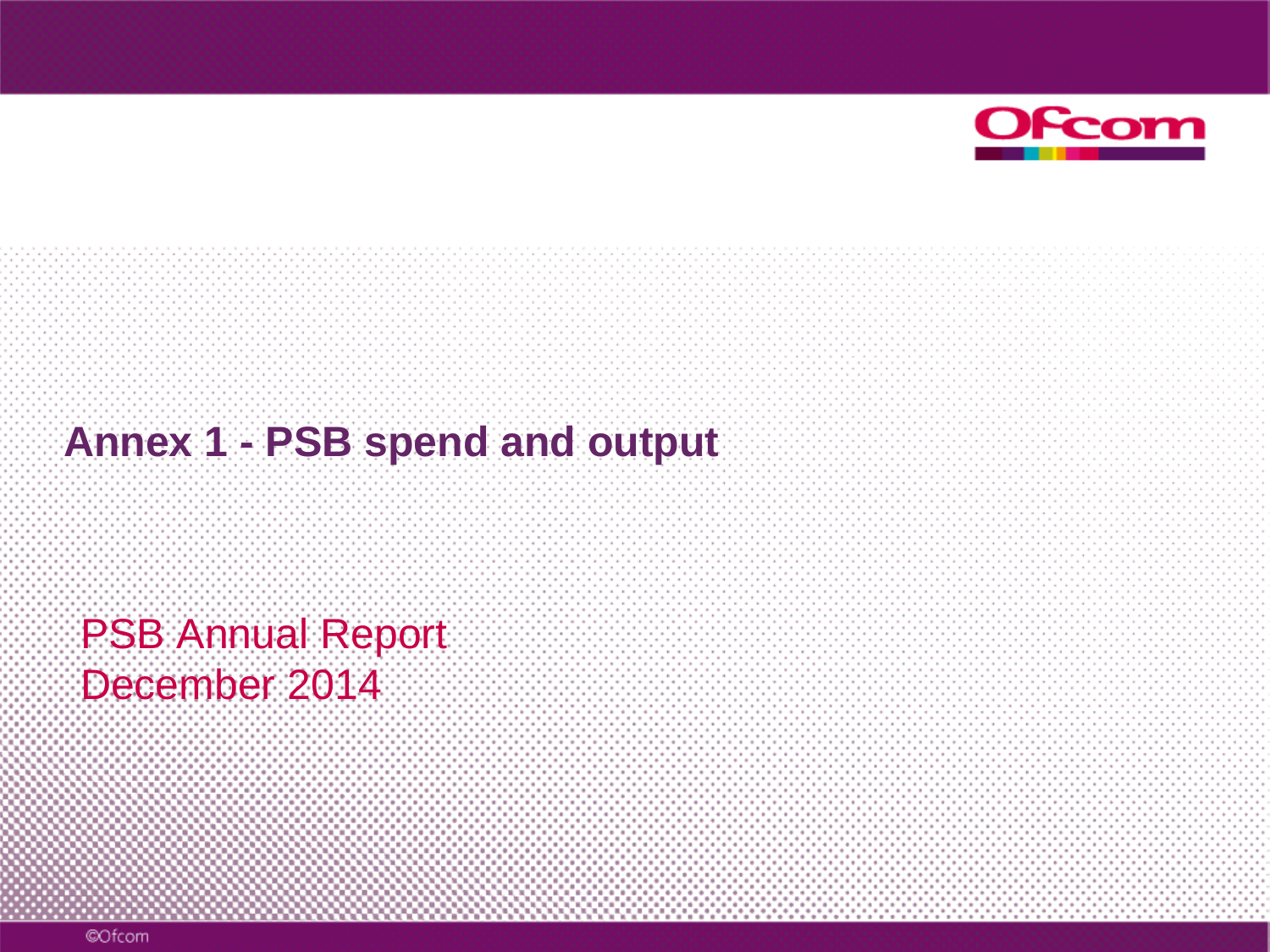## **Background (1)**



#### **Notes on the data**

The data in this report are collected by Ofcom from broadcasters, as part of their PSB returns, and include figures on the volume of hours broadcast during the year and programme expenditure.

#### • **PSB channels**

- Wherever possible, data have been provided for BBC One, BBC Two, ITV, ITV Breakfast, Channel 4, Channel 5 and the BBC's PSB portfolio channels: BBC Three, BBC Four, CBBC, CBeebies, BBC News and BBC Parliament. BBC HD and BBC One HD have been excluded from most of the analysis in the report, as much of their output is simulcast from the core BBC channels and therefore would represent a disproportionate amount of duplicated broadcast hours and spend. Please refer to individual footnotes and chart details indicating when a smaller group of these channels is being reported on. ITV includes ITV Breakfast unless otherwise stated.
- Data for S4C and BBC Alba are shown within the nation's and region's section.
- GMTV became Daybreak during 2010; the data relating to both services are labelled ITV Breakfast in the output and spend analysis.

#### • **Non-PSB Channels**

– Additional output and spend data was collected from non-PSB channels via a Ofcom request for information. Data were collected from the following commercial PSB portfolio channels: CITV, ITV2, ITV3, ITV4, 4Seven, E4, Film4, More4, 5USA and 5\* as well as the following broadcasters; Sky, Viacom, UKTV, BT, Discovery, AETN, Turner, Disney, CSC and the Baby Network.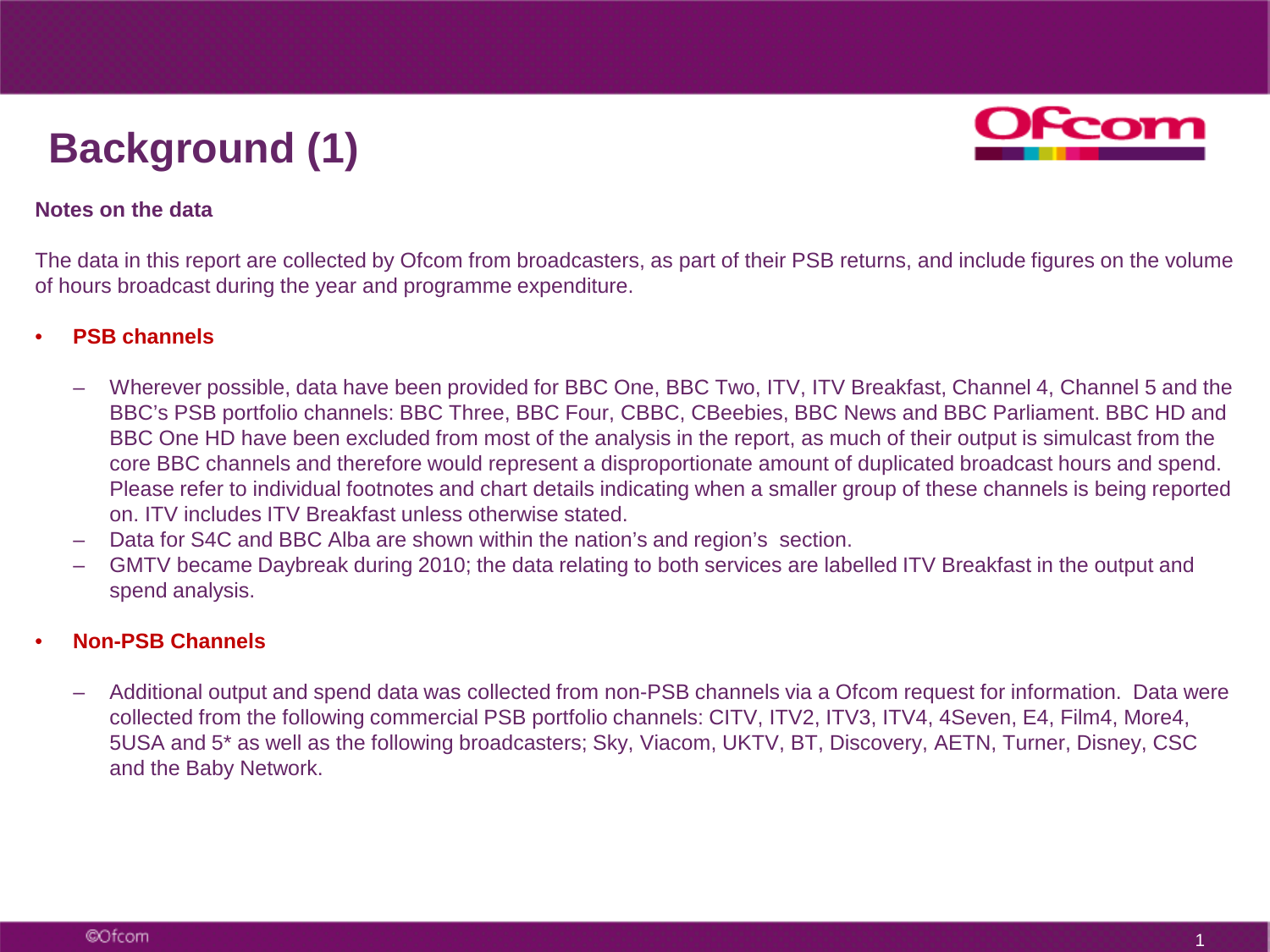## **Background (2)**



#### • **Spend data**

- Programme spend represents the total cost of production or acquisition, including rights costs but excluding third-party investment. In the case of commissions, it represents the price paid to the independent producer (and therefore includes a mark-up on production costs).
- Trend data showing programme costs over a number of years is given in 2013 prices (i.e. taking account of inflation, using the Consumer Price Index).

#### • **Genre definitions**

– The allocation of programmes to different genres and the application of common definitions was agreed with broadcasters in 2006.

#### • **Definition of peak time**

– The standard definition of peak time is from 6pm to 10.30pm. However, for BBC Three and BBC Four peak time runs from 7pm (when broadcasting starts on these channels) to 10.30pm.

#### • **Definition of 'slot time' vs. 'running time'**

– Output hours are either based on slot time or running time. Slot time includes advertisements, sponsorship breaks and promos whereas running time excludes these minutes from programme output hours analysis. It is stated beneath each chart in this annex whether slot time or running time has been used.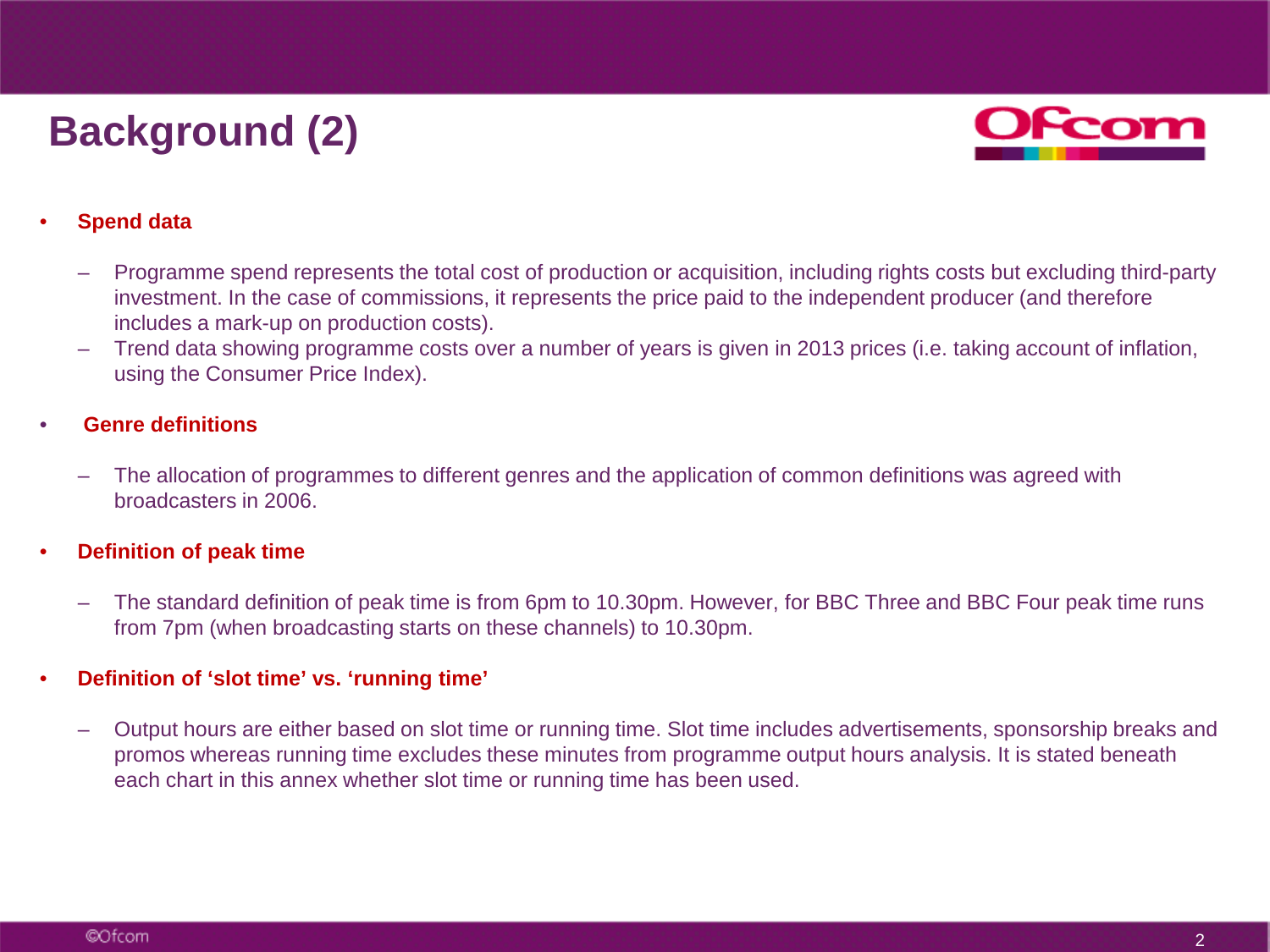### **Background (3)**



#### • **Adjusting spend data for inflation**

- The data and information expressed in this report has been adjusted for inflation. It is important to adjust for inflation when comparing nominal data at different points in time because with inflation, increases in nominal figures may simply reflect higher prices rather than increased production or purchasing power. For example, if a book cost £5 ten years ago, but £10 today, we would say its price has risen 100% in nominal terms. But had inflation risen by 100% at the same time, halving the value of money, we would say that the price has not moved in real terms.
- Trend data showing programme costs over a number of years are given in 2013 prices (i.e. taking account of inflation, using the Consumer Price Index, as provided by the National Statistics Office).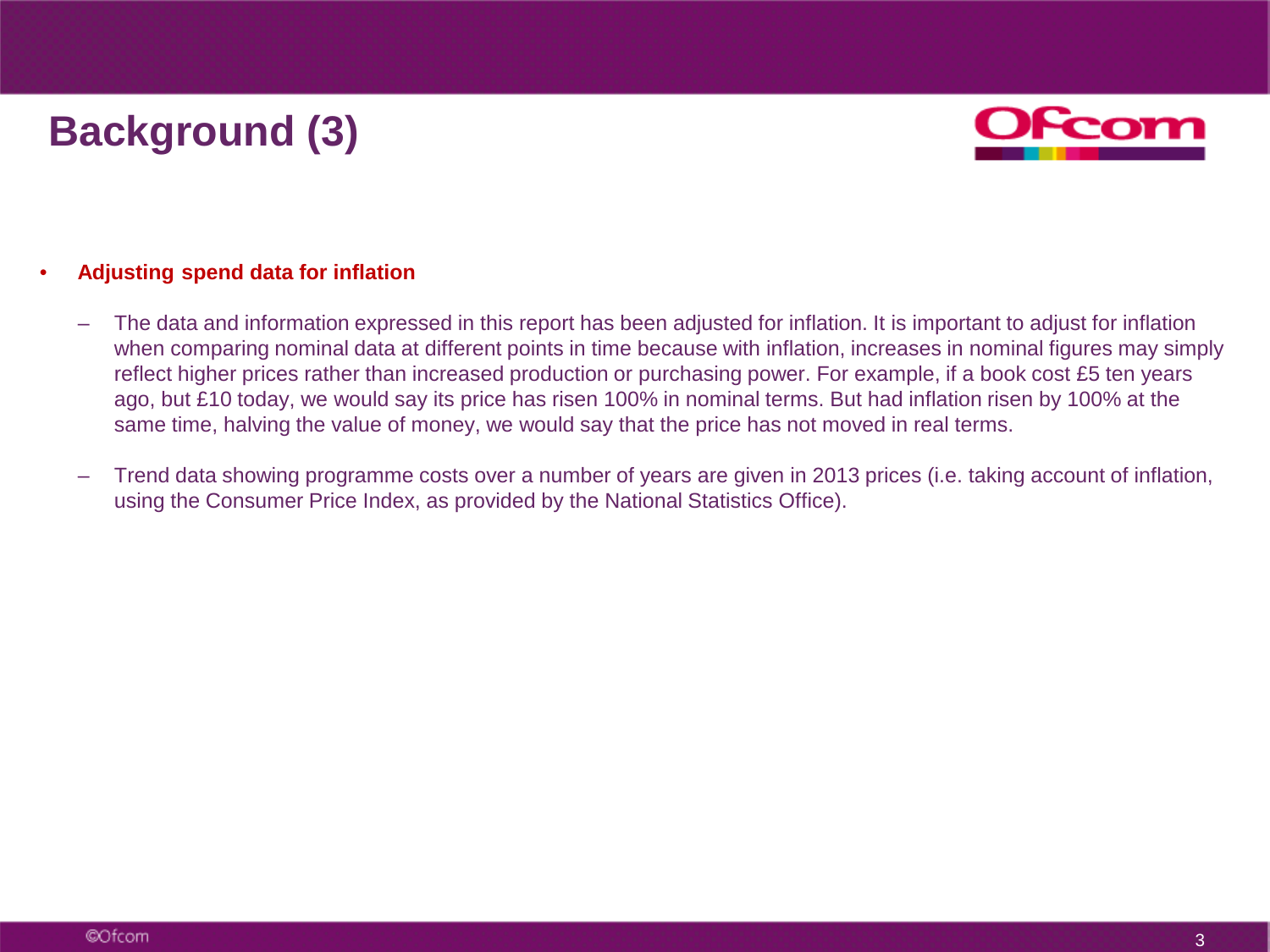

#### **Contents:**

- **5) PSB spend**
- **24) PSB hours**
- **29) Non-PSB channels spend and hours**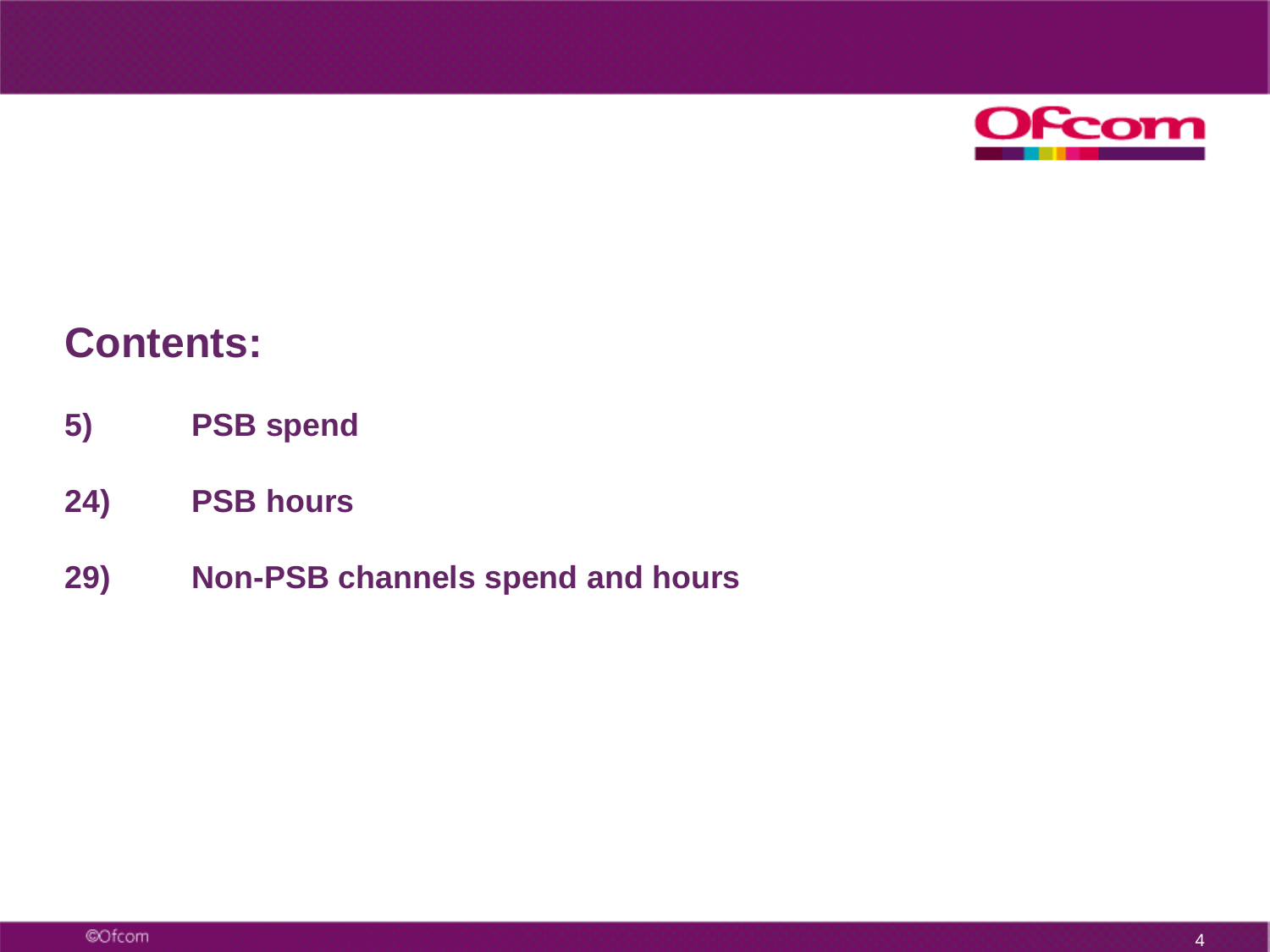

### **PSB spend**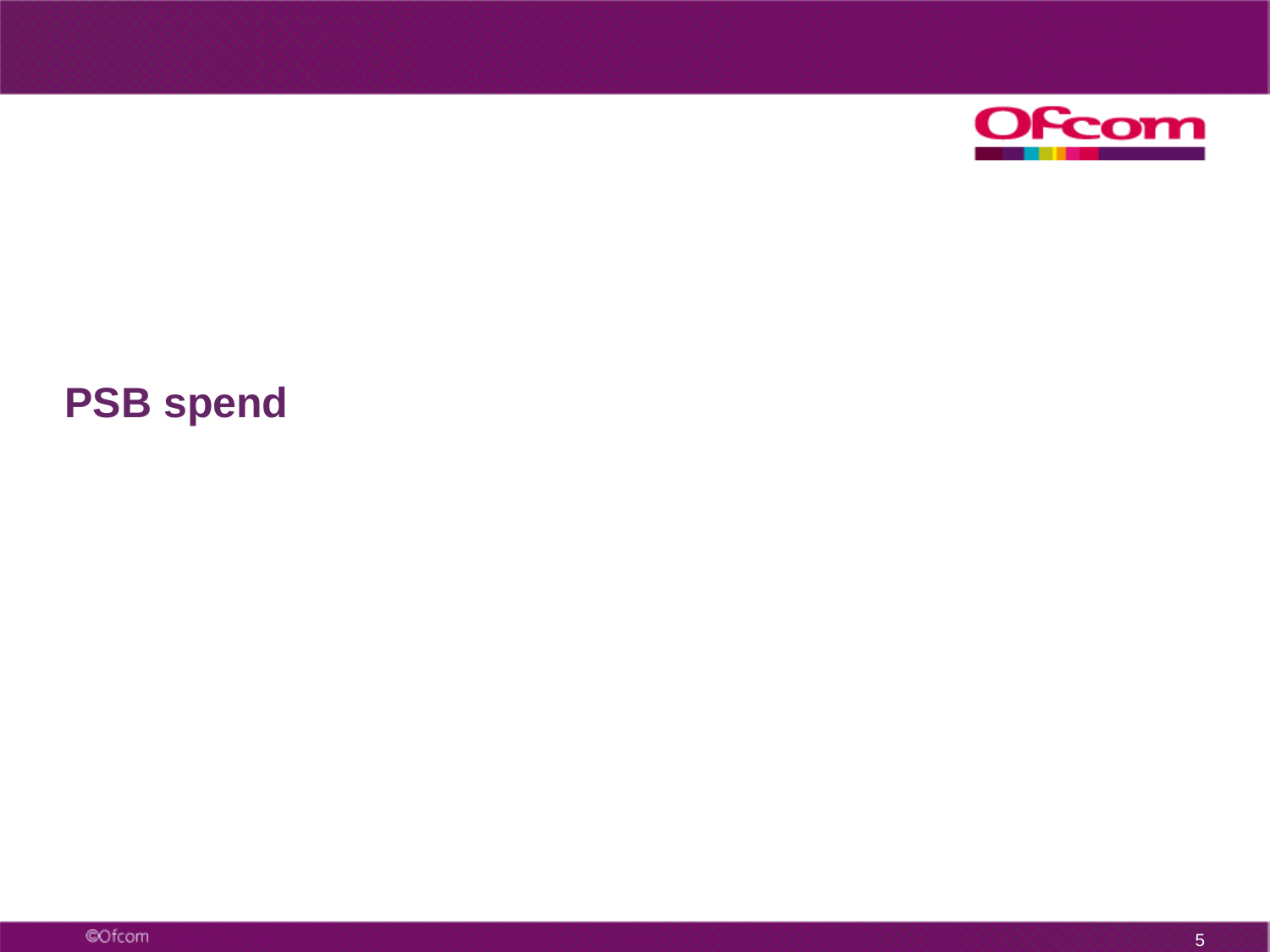## **Fig 1 PSB overall network programme spend; nominal terms**

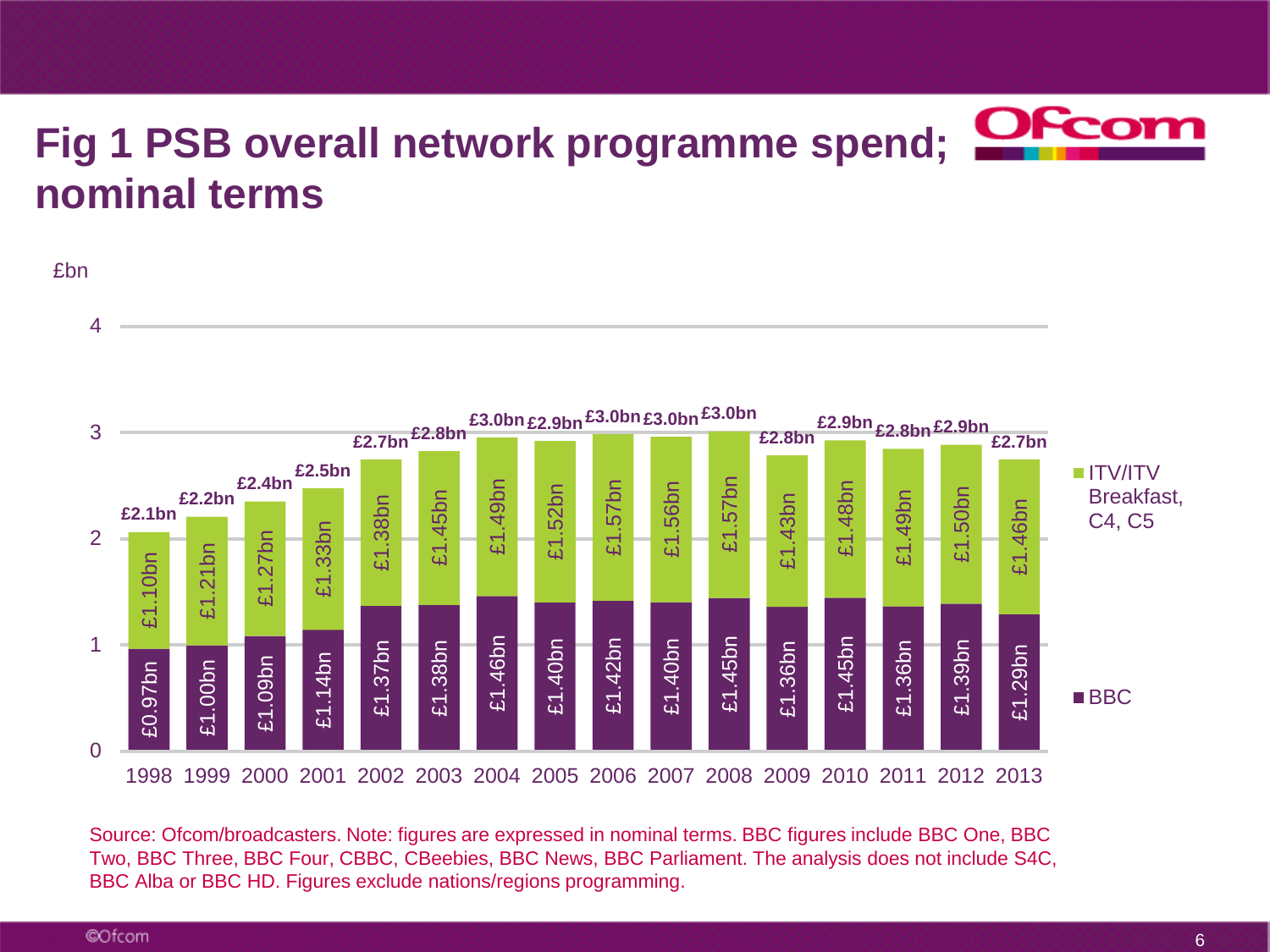

£bn

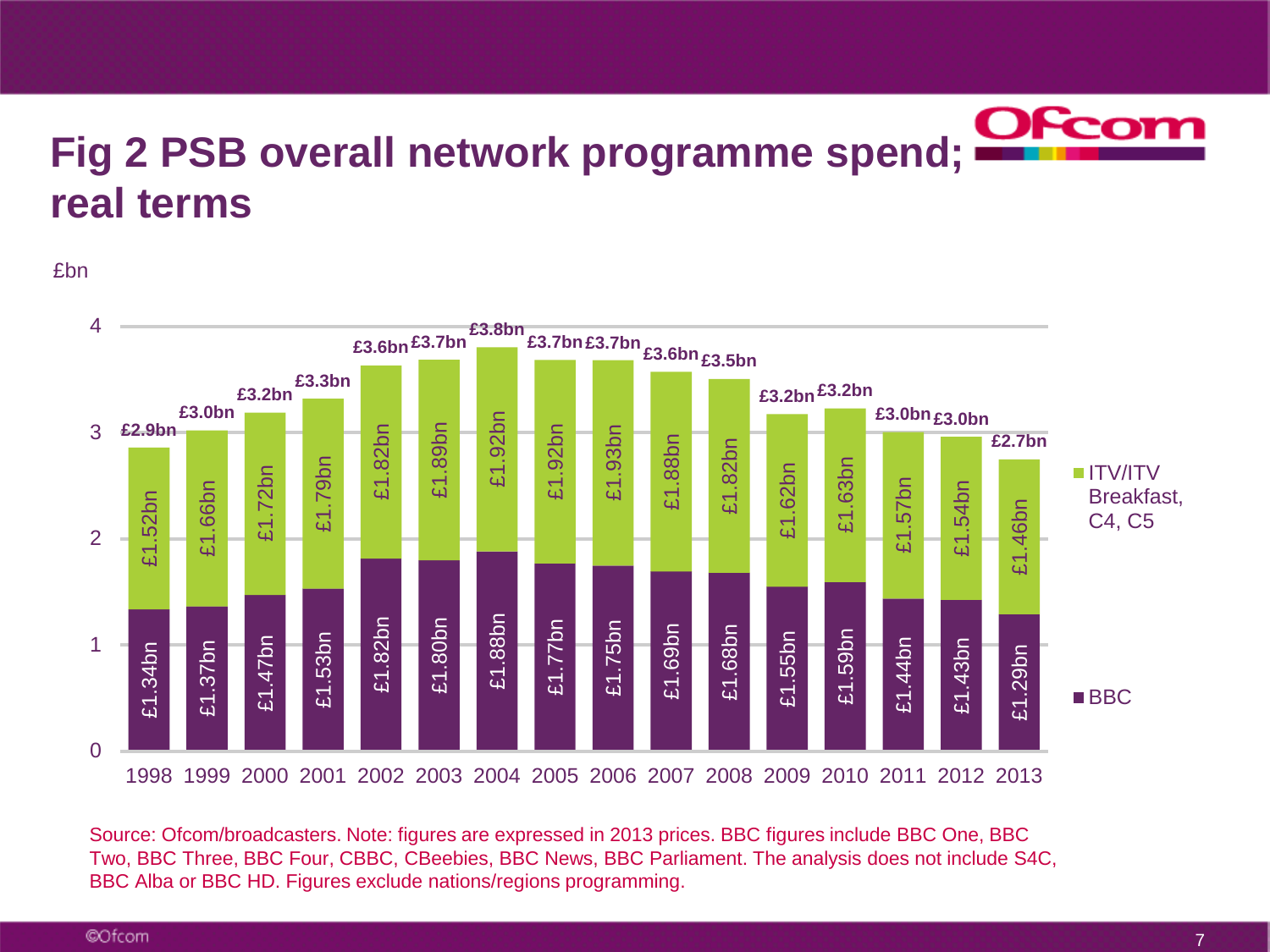### **Fig 3 PSB network spend on first-run UK originations; nominal terms**

£bn £0.83bn £0.87bn £0.94bn £1.00bn £1.21bn £1.21bn £1.31bn £1.28bn £1.24bn £1.28bn £1.26bn £1.24bn £1.33bn £1.25bn £1.30bn £1.19bn £0.94bn £1.03bn £1.08bn £1.15bn £1.18bn £1.24bn £1.23bn £1.24bn £1.28bn £1.21bn £1.25bn £1.11bn £1.13bn £1.20bn £1.24bn £1.22bn **£1.8bn £1.9bn £2.0bn £2.2bn £2.4bn £2.5bn £2.5bn £2.5bn £2.5bn £2.5bn £2.5bn £2.3bn £2.5bn £2.4bn £2.5bn £2.4bn**  $\Omega$ 1 2 3 4 1998 1999 2000 2001 2002 2003 2004 2005 2006 2007 2008 2009 2010 2011 2012 2013 ITV/ITV Breakfast C4, C5 ■BBC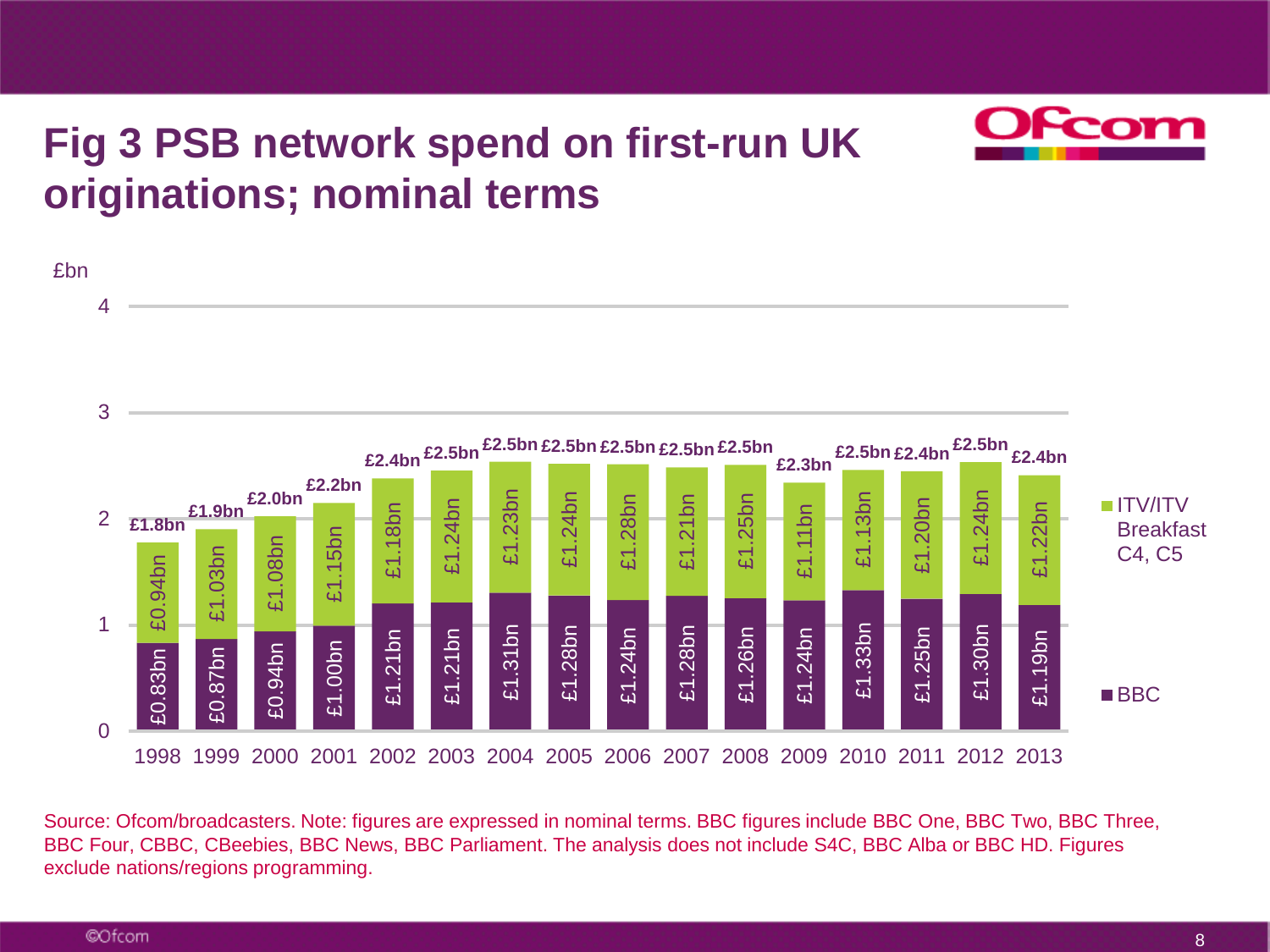### **Fig 4 PSB network spend on first-run UK originations; real terms**

£bn £1.16bn £1.19bn £1.28bn £1.34bn £1.59bn £1.58bn £1.68bn £1.61bn £1.53bn £1.54bn £1.46bn £1.41bn £1.47bn £1.32bn £1.33bn £1.19bn £1.31bn £1.41bn £1.47bn £1.55bn £1.56bn £1.62bn £1.58bn £1.56bn £1.57bn £1.45bn £1.46bn £1.26bn £1.25bn £1.26bn £1.27bn £1.22bn **£2.5bn £2.6bn £2.7bn £2.9bn £3.2bn £3.2bn £3.3bn £3.2bn £3.1bn £3.0bn £2.9bn £2.7bn £2.7bn £2.6bn £2.6bn £2.4bn**  $\Omega$ 1 2 3 4 1998 1999 2000 2001 2002 2003 2004 2005 2006 2007 2008 2009 2010 2011 2012 2013 ITV/ITV Breakfast C4, C5 **BBC**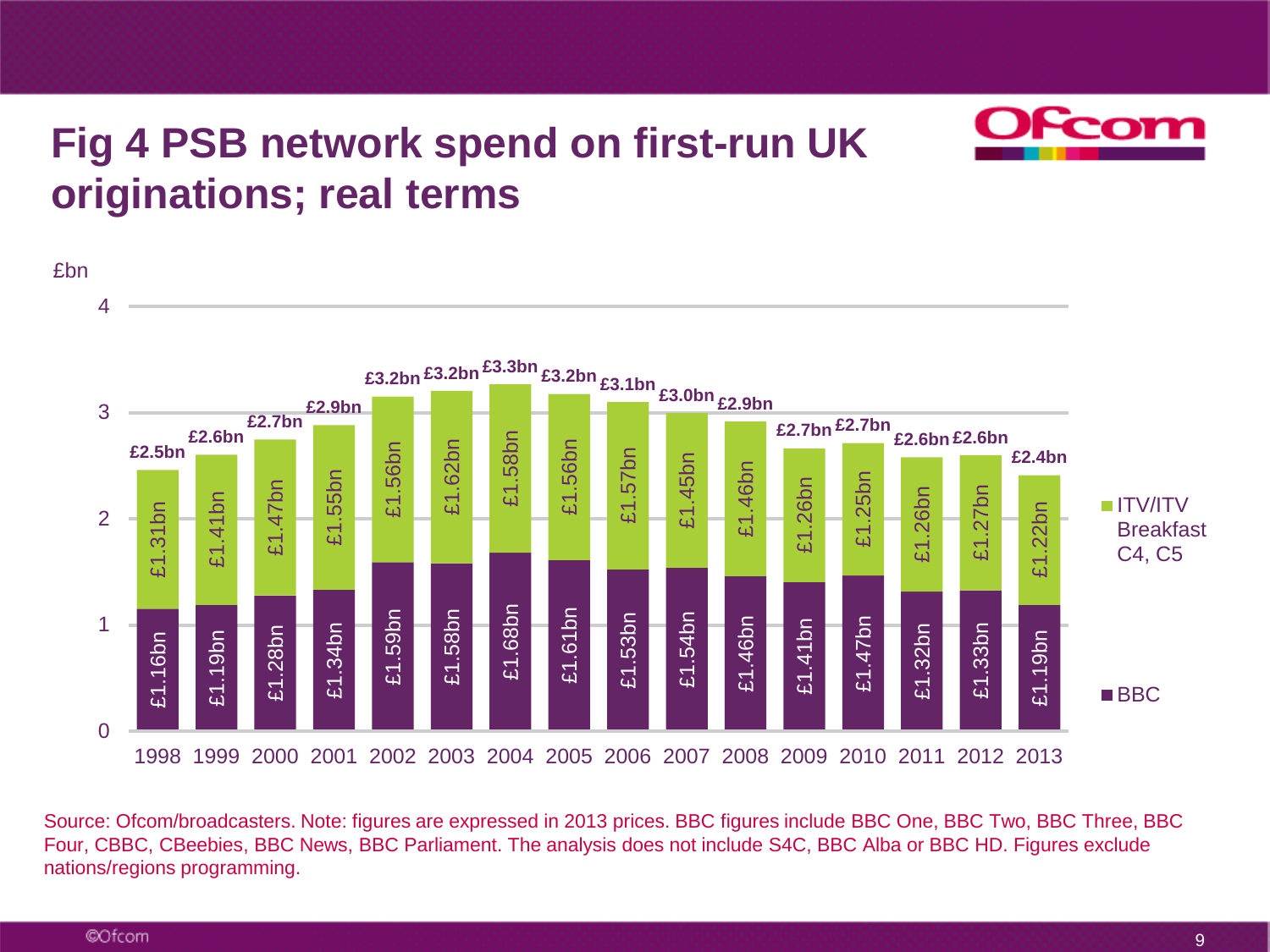# **Fig 5: Third party contribution to first-run UK originations; PSB channels**

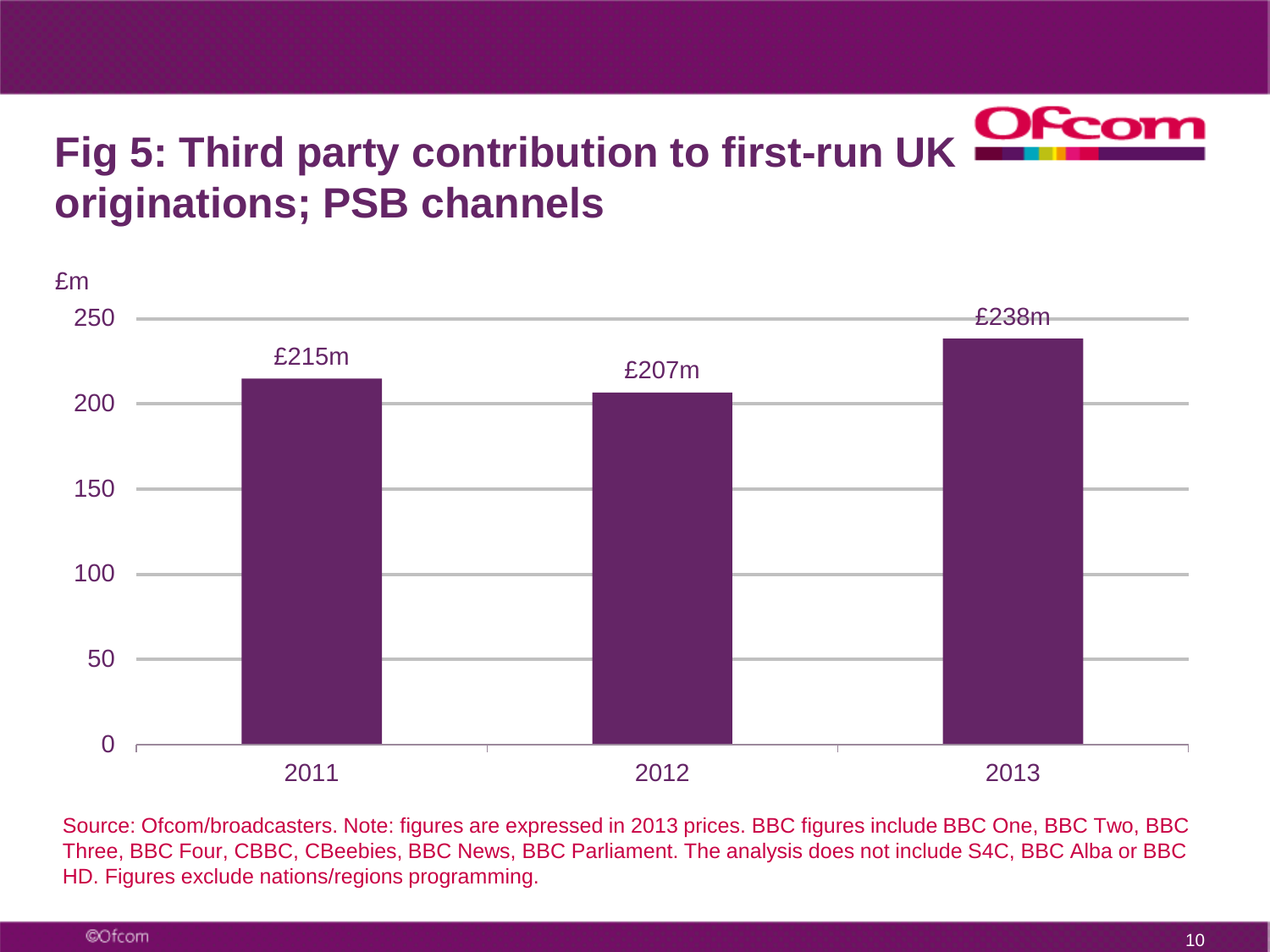### **Fig 6 PSB network spend on first-run UK originations at peak time**



Source: Ofcom/broadcasters. Note: figures are expressed in 2013 prices. BBC figures include BBC One, BBC Two, BBC Three, BBC Four, CBBC, CBeebies, BBC News, BBC Parliament. The analysis does not include S4C, BBC Alba or BBC HD. Figures exclude nations/regions programming.

<u>com</u>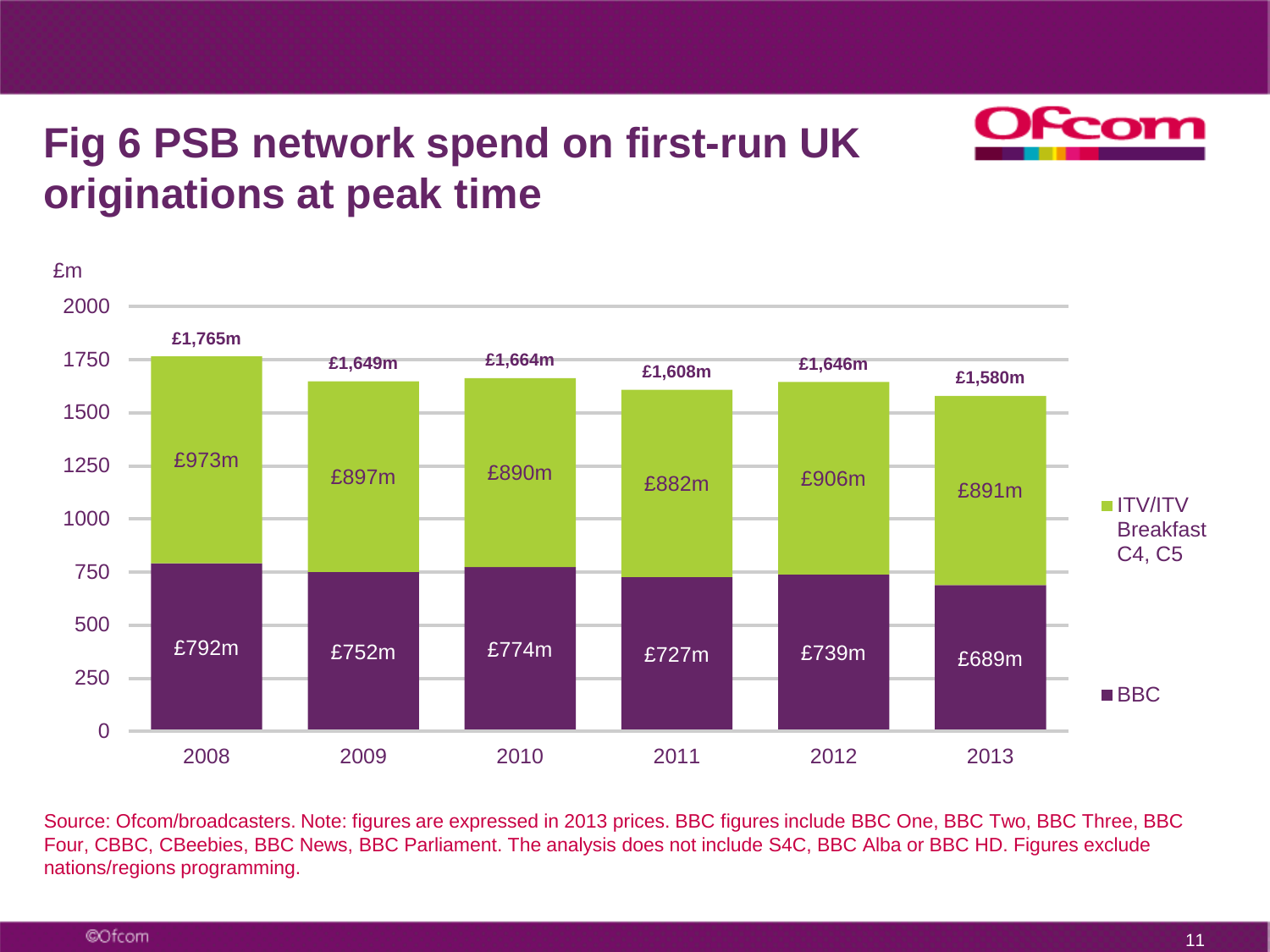#### **Fig 7 PSB network spend on first-run UK originations during daytime**



Source: Ofcom/broadcasters. Note: figures are expressed in 2013 prices. BBC figures include BBC One, BBC Two, BBC Three, BBC Four, CBBC, CBeebies, BBC News, BBC Parliament. The analysis does not include S4C, BBC Alba or BBC HD. Figures exclude nations/regions programming.

<u>com</u>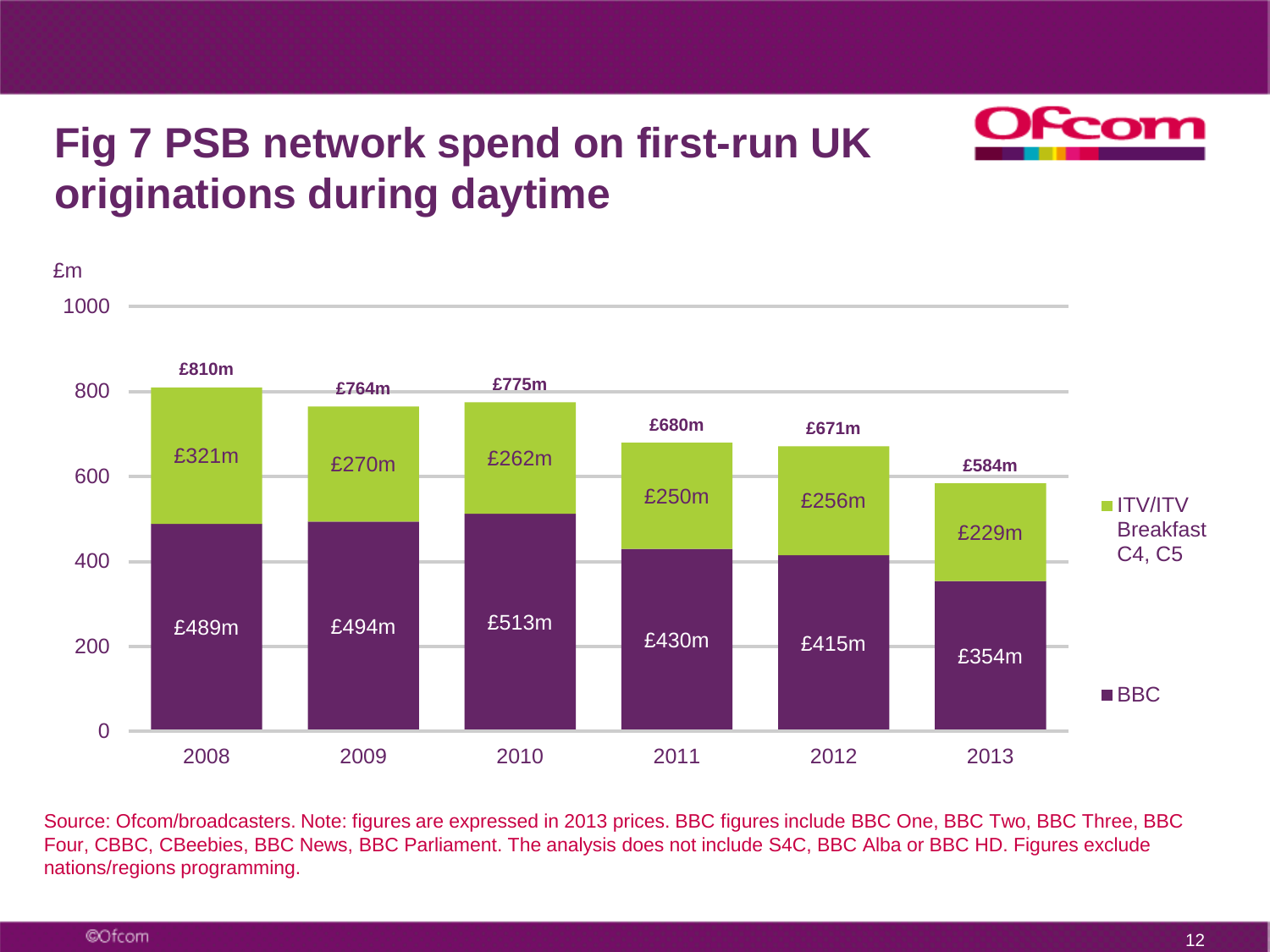### **Fig 8 PSB network spend on first-run UK originations; acquisitions and repeats**





Source: Ofcom/broadcasters. Note: figures are expressed in 2013 prices. BBC figures include BBC One, BBC Two, BBC Three, BBC Four, CBBC, CBeebies, BBC News, BBC Parliament. Commercial PSB includes ITV, ITV Breakfast, Channel 4 and Channel 5. The analysis does not include S4C, BBC Alba or BBC HD. Figures exclude nations/regions programming.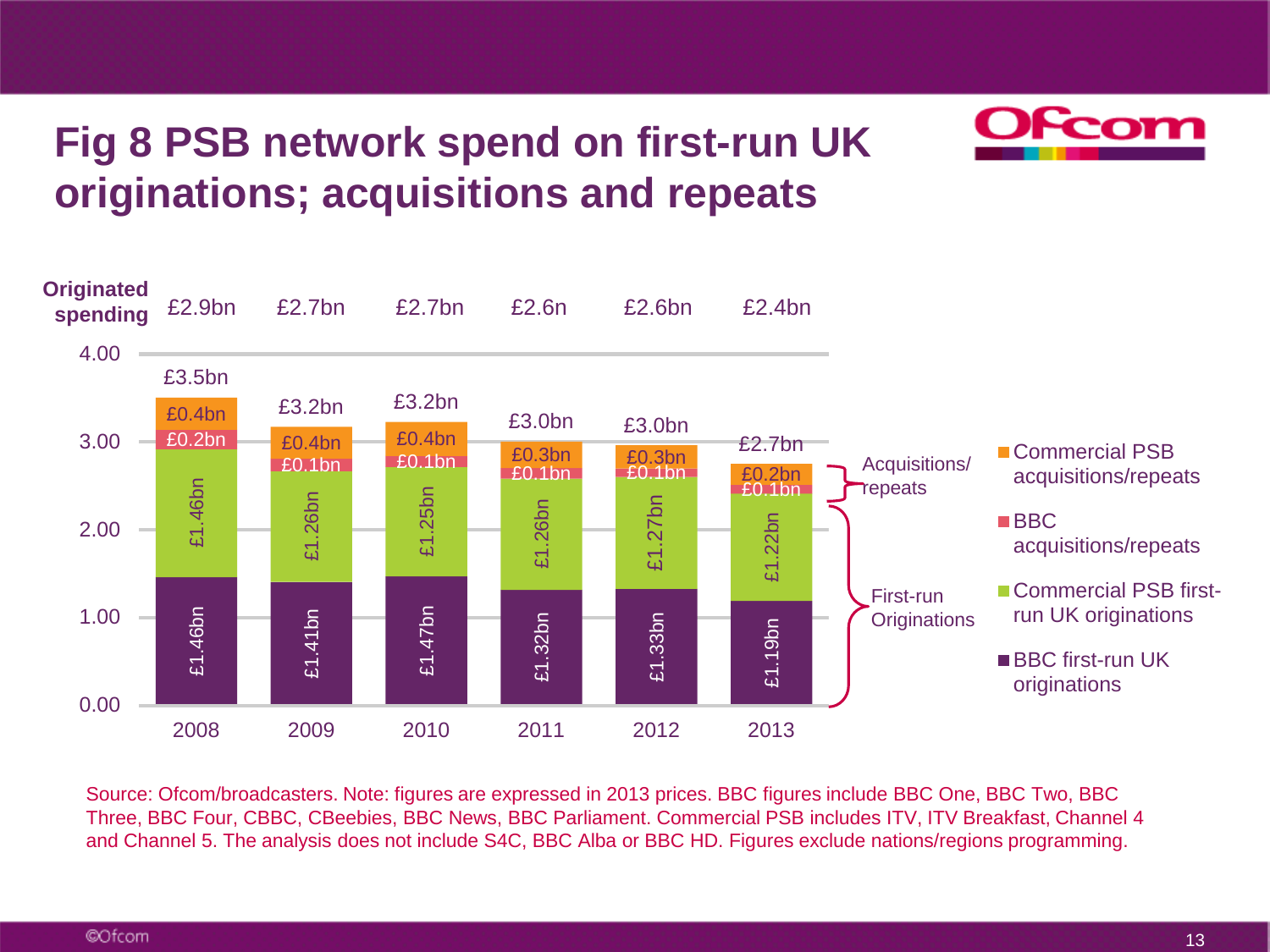#### **Fig 9 PSB spend – first-run and all hours; by channel**



|                                                                                                                                      |      |      | Spend on all hours of output     |            |            |                |         |                                                                | Spend on first-run originated output                |       | <b>First run spend</b><br>as a % of all<br>spend |                                            |                      |                     |  |                |     |
|--------------------------------------------------------------------------------------------------------------------------------------|------|------|----------------------------------|------------|------------|----------------|---------|----------------------------------------------------------------|-----------------------------------------------------|-------|--------------------------------------------------|--------------------------------------------|----------------------|---------------------|--|----------------|-----|
|                                                                                                                                      | 2008 | 2012 | 2013                             | Change (£) | Change (%) |                |         | 2008                                                           | 2012                                                | 2013  | Change (£)                                       |                                            | <b>Change</b><br>(%) |                     |  | 2008 2012 2013 |     |
|                                                                                                                                      |      |      |                                  | $5 \,$ yr  | 1 vr       | $5 \text{ yr}$ | $-1$ vr |                                                                |                                                     |       | 5 <sub>vr</sub>                                  | 1 vr                                       |                      | $5 \text{ yr}$ 1 yr |  |                |     |
| BBC One£1010m £870m £747m-£263m-£123m-26%-14% £876m £817m £696m -£179m-£121m-20%-15% 87% 94% 93%                                     |      |      |                                  |            |            |                |         |                                                                |                                                     |       |                                                  |                                            |                      |                     |  |                |     |
| BBC Two £421m                                                                                                                        |      |      | £318m £298m-£123m -£20m -29%     |            |            |                | -6%     | £358m                                                          | £293m                                               | £272m |                                                  | -£87m -£22m -24%                           |                      | $-7\%$              |  | 85% 92%        | 91% |
| BBC Portfolio £251m £238m £246m -£5m                                                                                                 |      |      |                                  |            | £7m        | $-2%$          | 3%      |                                                                | £228m £219m £224m                                   |       | $-E4m$                                           | £5m                                        | $-2%$                | $2\%$               |  | 91% 92% 91%    |     |
| BBC Total£1682m £1426m £1291m-£391m-£136m-23% -10% E1462m £1330m £1192m-£270m -£138m -18% -10% 87% 93% 92%                           |      |      |                                  |            |            |                |         |                                                                |                                                     |       |                                                  |                                            |                      |                     |  |                |     |
| ITV/ITV Breakfast £996m £836m £794m-£202m -£41m -20% -5%                                                                             |      |      |                                  |            |            |                |         |                                                                | £895m £775m £750m -£144m -£25m -16% -3% 90% 93% 94% |       |                                                  |                                            |                      |                     |  |                |     |
| Channel 4 £590m                                                                                                                      |      |      | £504m £486m-£105m -£19m -18% -4% |            |            |                |         | £450m                                                          | £395m                                               |       | $£382m - £68m - £13m -15% -3%$                   |                                            |                      |                     |  | 76% 78%        | 79% |
| Channel 5 £238m £197m £179m - £60m - £18m - 25% - 9%                                                                                 |      |      |                                  |            |            |                |         |                                                                | £112 $m$ £102 $m$                                   | £88m  |                                                  | $-E24m - E14m - 21\% - 13\% - 47\% - 52\%$ |                      |                     |  |                | 49% |
| 83% 83% 84% Commercial Total£1824m £1536m £1459m <b>-£366m -£78m -20% -5% £1457m £1272m £1221m -£236m -£51m -16% -4%</b> 80% 83% 84% |      |      |                                  |            |            |                |         |                                                                |                                                     |       |                                                  |                                            |                      |                     |  |                |     |
| Grand Total£3506m £2963m £2749m-£757m-£214m-22% -7%                                                                                  |      |      |                                  |            |            |                |         | <b>E2919m £2602m £2413m -£506m -£189m -17% -7%</b> 83% 88% 88% |                                                     |       |                                                  |                                            |                      |                     |  |                |     |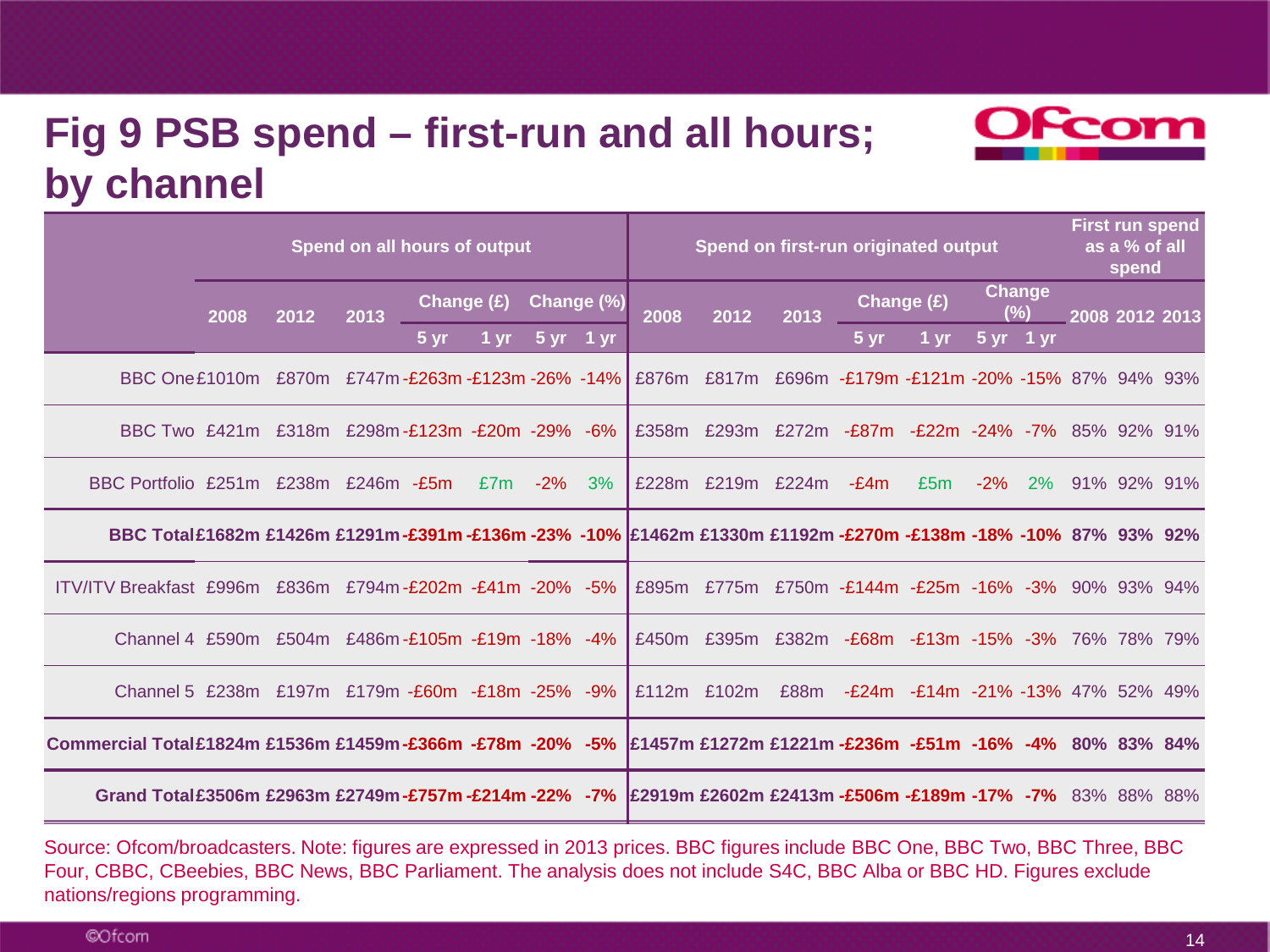

#### **Fig 10 PSB network programme spend, by channel**

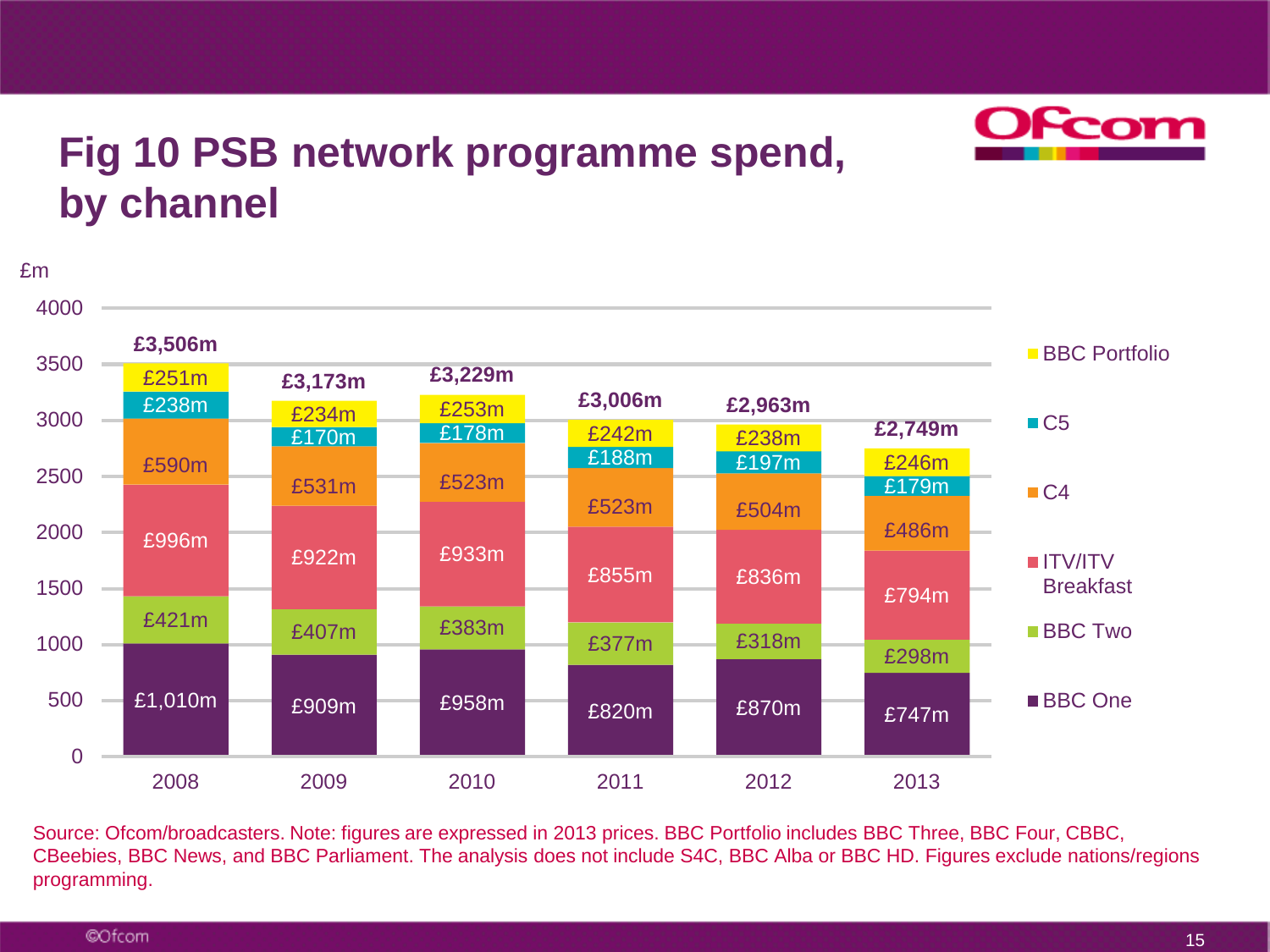

#### **Fig 11 PSB first-run UK originations spend, by channel**

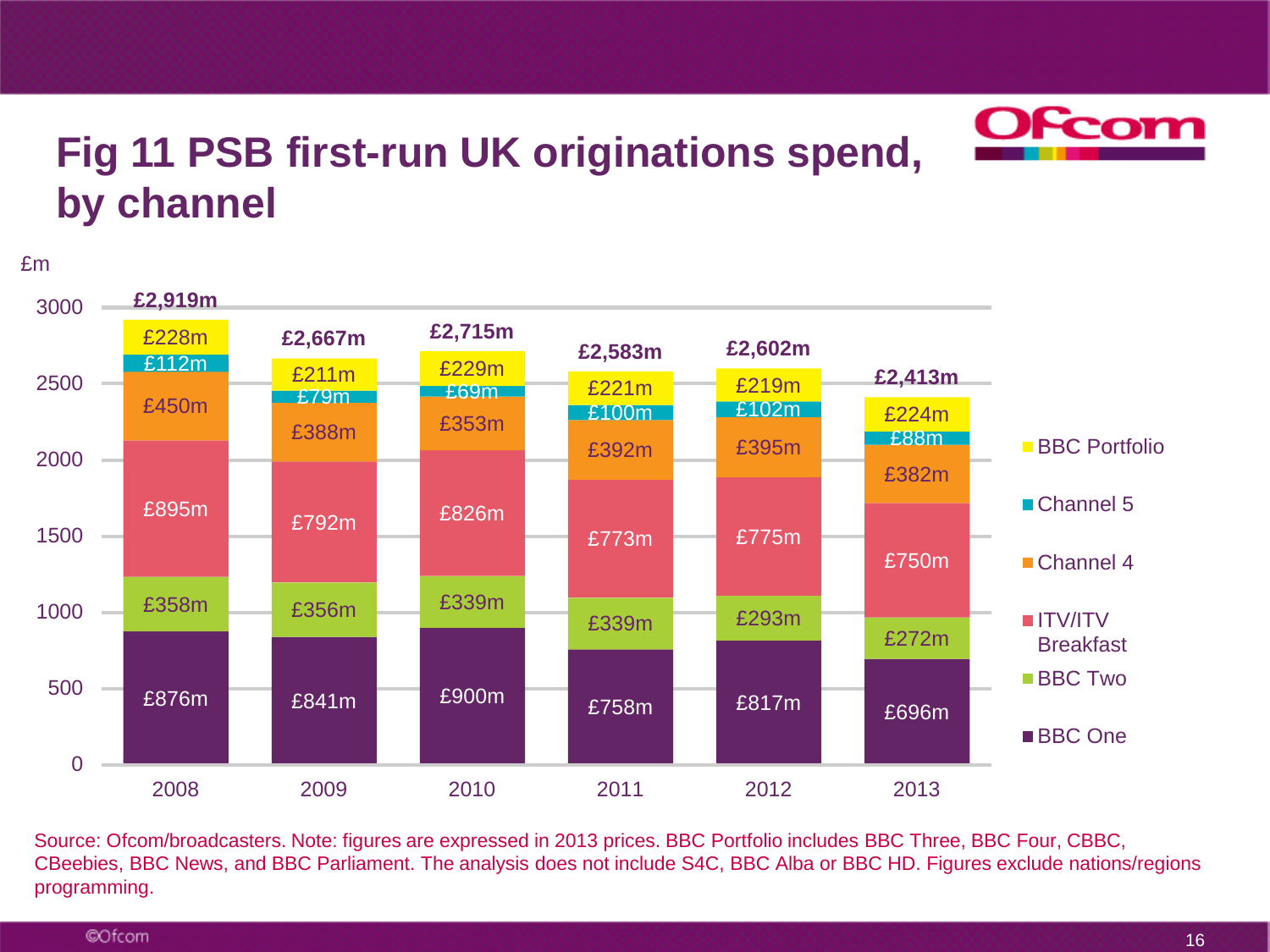#### Ofcom **Fig 12 PSB first-run UK originations spend at peak time, by channel**

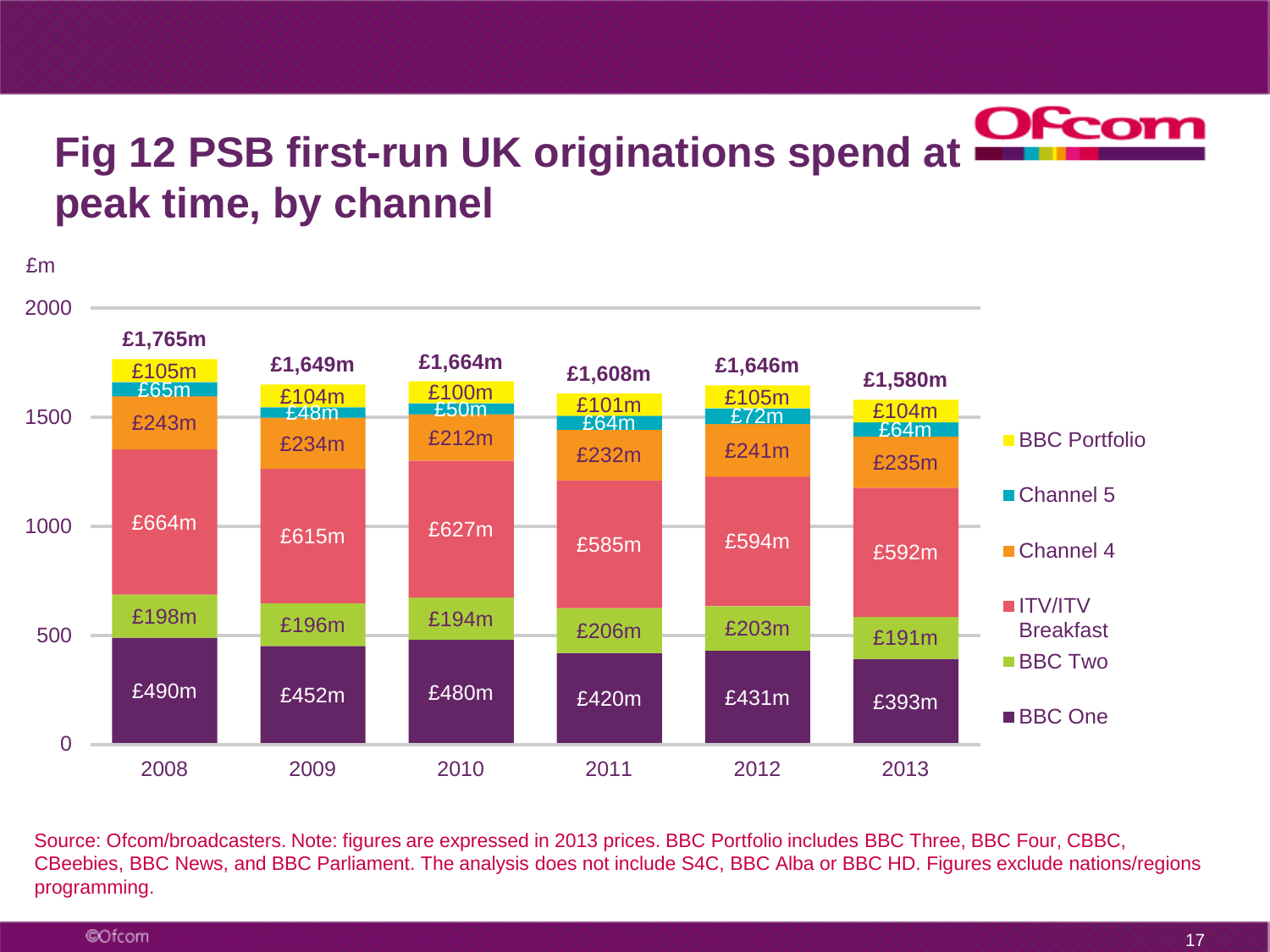### **Fig 13 PSB first-run UK originations spend during daytime, by channel**

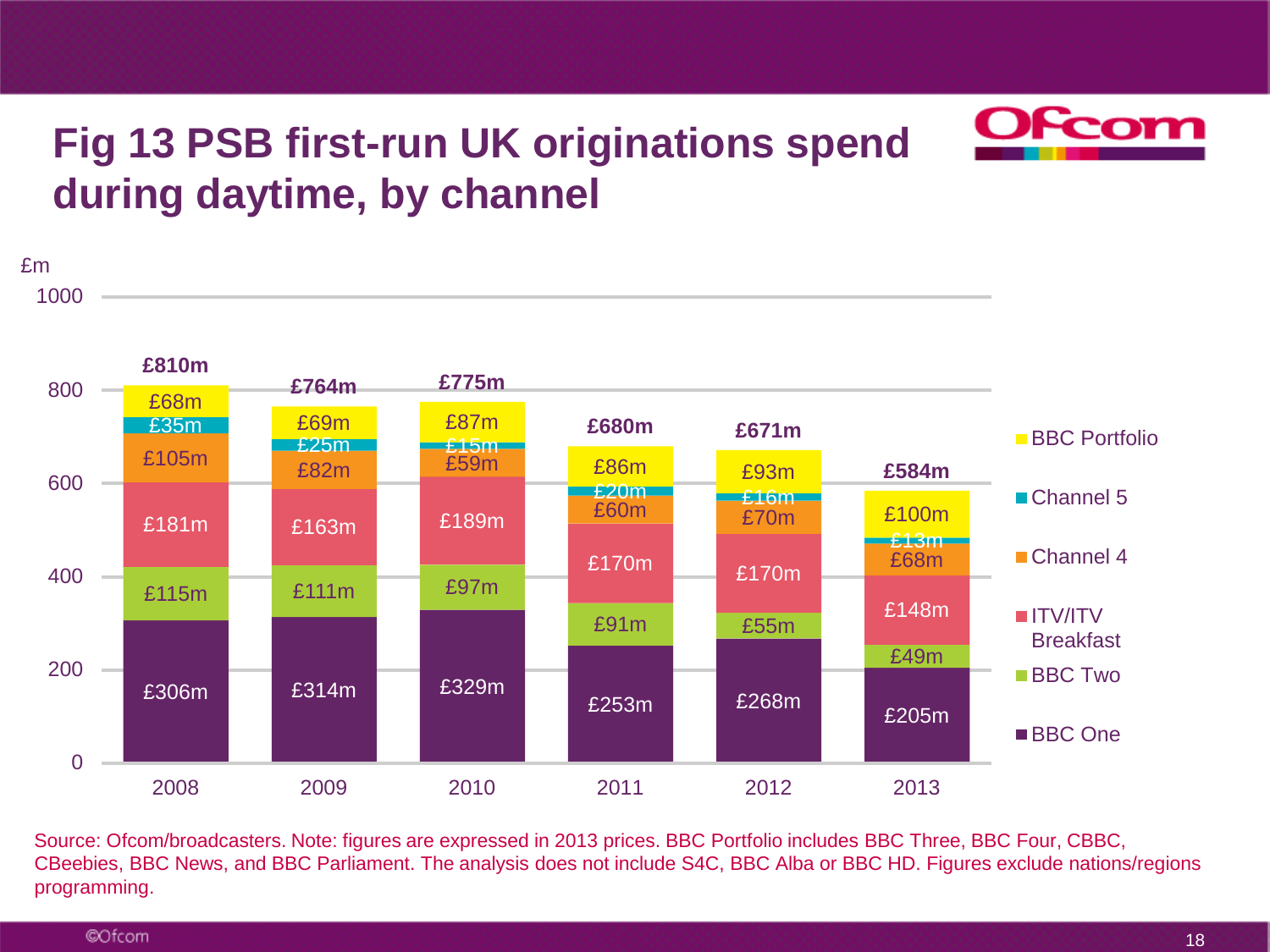#### **Fig 14 PSB spend, first-run and all hours, by genre**



|                                   | Spend on all hours of output |       |                                               |                               |                   |            |                 |       | Spend on hours of first-run originated output | First run spend as a %<br>of all spend      |                         |                 |            |           |      |      |      |
|-----------------------------------|------------------------------|-------|-----------------------------------------------|-------------------------------|-------------------|------------|-----------------|-------|-----------------------------------------------|---------------------------------------------|-------------------------|-----------------|------------|-----------|------|------|------|
|                                   | 2008                         | 2012  | 2013                                          | Change (£m)                   |                   | Change (%) |                 | 2008  | 2012                                          | 2013                                        | Change (£m)             |                 | Change (%) |           | 2008 | 2012 | 2013 |
|                                   |                              |       |                                               | 5yr                           | 1 yr              | 5yr        | 1 <sub>yr</sub> |       |                                               |                                             | 5yr                     | 1 <sub>vr</sub> | 5yr        | 1 yr      |      |      |      |
| News & Current Affairs £348m      |                              | £319m | £304m                                         | $-E44m$                       | $-E16m -13%$      |            | -5%             | £348m | £319m                                         | £303m                                       | $-E44m$                 | $-£16m -13%$    |            | -5%       | 100% | 100% | 100% |
| <b>Arts &amp; Classical Music</b> | £56m                         | £41m  | £41m                                          | $-E15m$                       | £0 <sub>m</sub>   | $-27%$     | 0%              | £54m  | £39m                                          | £38m                                        | $-E16m$                 | £0 <sub>m</sub> | -29%       | $-1\%$    | 97%  | 94%  | 94%  |
| <b>Religion &amp; Ethics</b>      | £18m                         | £14m  | £14m                                          | $-E3m$                        | £1m               | $-18%$     | 4%              | £17m  | £14m                                          | £14m                                        | $-E3m$                  | £1m             | $-16%$     | 5%        | 97%  | 99%  | 100% |
| <b>Education</b>                  | £29m                         | £20m  | £10m                                          | $-E19m$                       | $-£10m -65% -48%$ |            |                 | £29m  | £20m                                          | £10m                                        | $-E19m$                 | -£10m -65% -49% |            |           | 100% | 99%  | 97%  |
|                                   | Factual £561m                | £483m | £480m                                         | $-E80m$                       | $-E2m$            | $-14%$     | 0%              | £546m | £467m                                         | £466m                                       | $-E80m$                 | $-£1m$          | -15%       | 0%        | 97%  | 97%  | 97%  |
| Drama & Soaps £958m               |                              | £652m | £662m                                         | $-E295m$                      | £11 $m - 31\%$    |            | 2%              | £739m | £539m                                         | £565m                                       | $-E174m$                | £26m -24%       |            | 5%        | 77%  | 83%  | 85%  |
| Ent. & Comedy £591m               |                              | £583m | £588m                                         | $-E3m$                        | £5m               | $-1%$      | 1%              | £526m | £522m                                         | £512m                                       | $-E13m$                 | $-£10m$         | $-3%$      | $-2%$     | 89%  | 90%  | 87%  |
| Feature Films £232m               |                              | £179m | £156m                                         | $-E76m$                       | $-E23m -33% -13%$ |            |                 | £13m  | £19m                                          | £23m                                        | £10m                    | £4m             | 75%        | 21%       | 6%   | 11%  | 15%  |
|                                   | Sports £593m                 | £578m |                                               | £395m -£198m -£182m -33% -32% |                   |            |                 | £546m | £578m                                         | £393m                                       | -£152m -£184m -28% -32% |                 |            |           | 92%  | 100% | 99%  |
| Childrens £121m                   |                              | £95m  | £98m                                          | $-E23m$                       | £3m               | $-19%$     | 3%              | £102m | £85m                                          | £87m                                        | $-E15m$                 | £2m             | $-15%$     | <b>2%</b> | 84%  | 90%  | 89%  |
|                                   |                              |       | Total £3506m £2963m £2749m -£757m -£214m -22% |                               |                   |            | $-7%$           |       |                                               | £2919m £2602m £2413m -£506m -£189m -17% -7% |                         |                 |            |           | 83%  | 88%  | 88%  |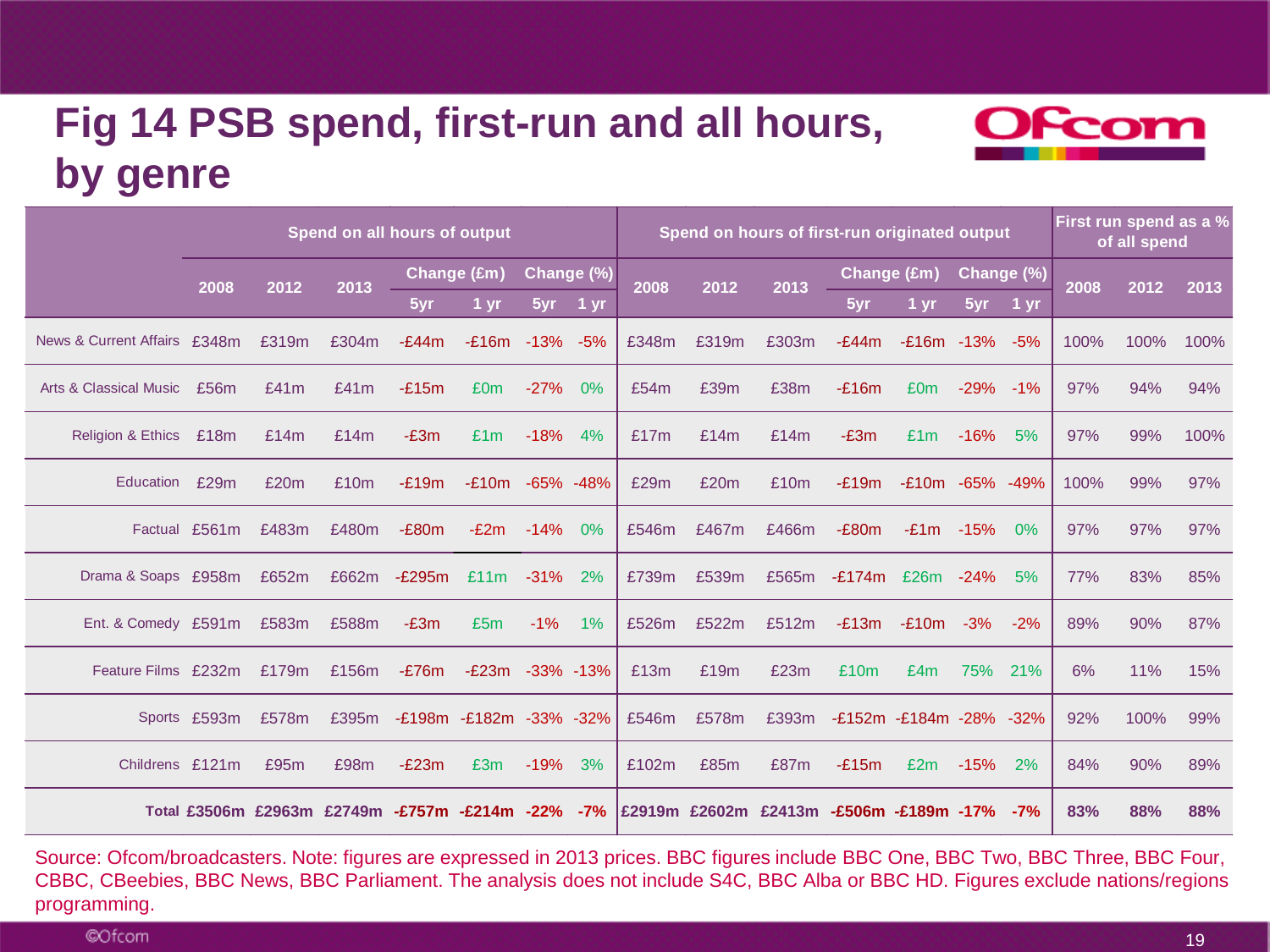### **Fig 15 PSB network programme spend for PSB channels, by genre**



#### ■Children's

- ■Sport
- **Feature film**
- Entertainment & comedy
- Drama & soap
- Factual
- **Education**
- Religion & Ethics
- **Arts & Classical Music**
- News & Current Affairs

Source: Ofcom/broadcasters. Note: figures are expressed in 2013 prices. Figures include PSB services: BBC One, BBC Two, BBC Three, BBC Four, CBBC, CBeebies, BBC News, BBC Parliament, ITV, ITV Breakfast, Channel 4 and Channel 5. The analysis does not include S4C, BBC Alba or BBC HD. Figures exclude nations/regions programming.

£m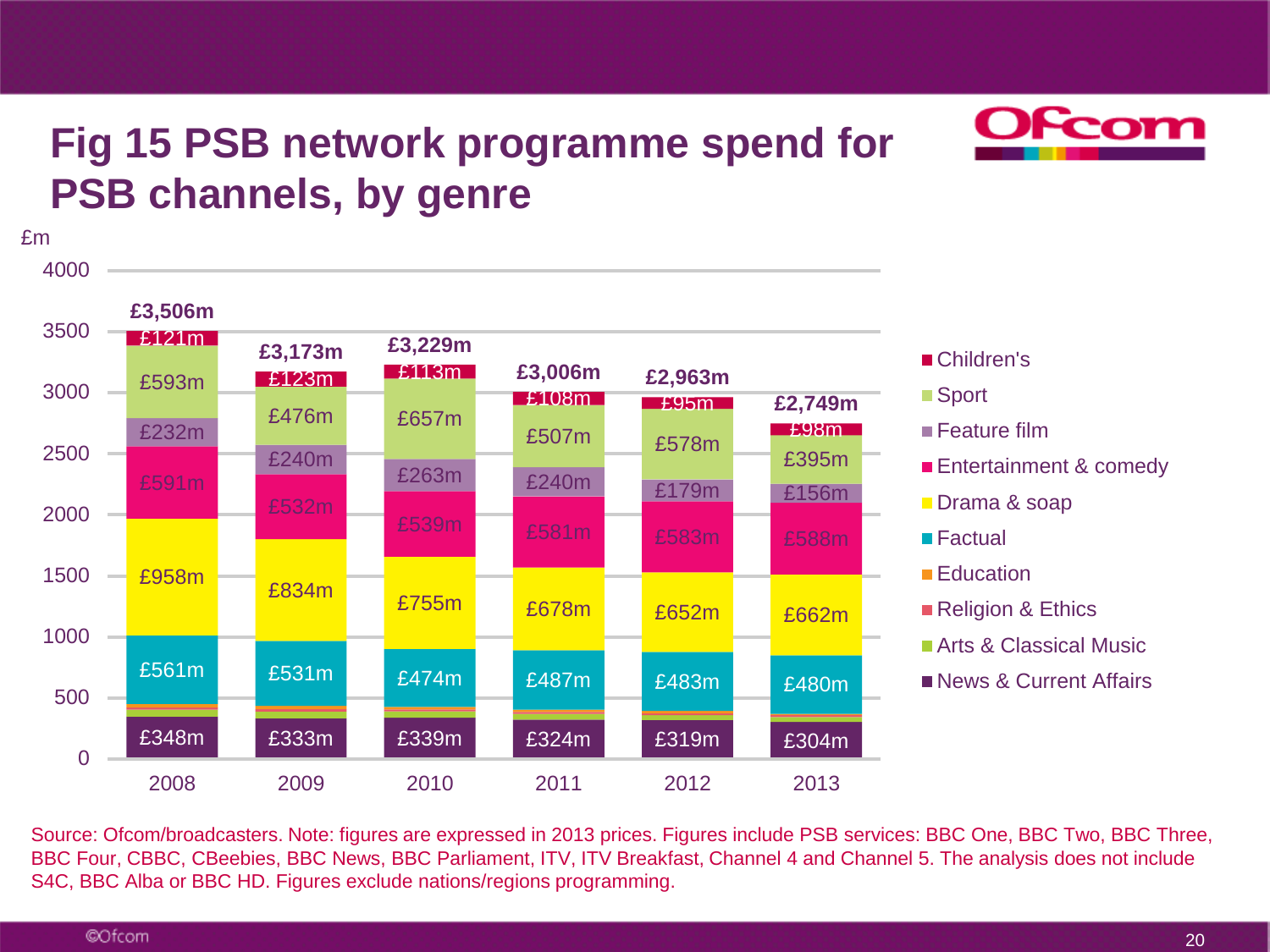### **Fig 16 PSB first-run UK originations spend, by genre**



■ Children's programmes

**OFcom** 

■ Sports

■ Feature films

- **Entertainment and comedy**
- **Drama and soaps**
- Factual
- Education
- Religion and ethics
- **Arts and classical music**
- News and current affairs

Source: Ofcom/broadcasters. Note: figures are expressed in 2013 prices. Figures include PSB services: BBC One, BBC Two, BBC Three, BBC Four, CBBC, CBeebies, BBC News, BBC Parliament, ITV, ITV Breakfast, Channel 4 and Channel 5. The analysis does not include S4C, BBC Alba or BBC HD. Figures exclude nations/regions programming.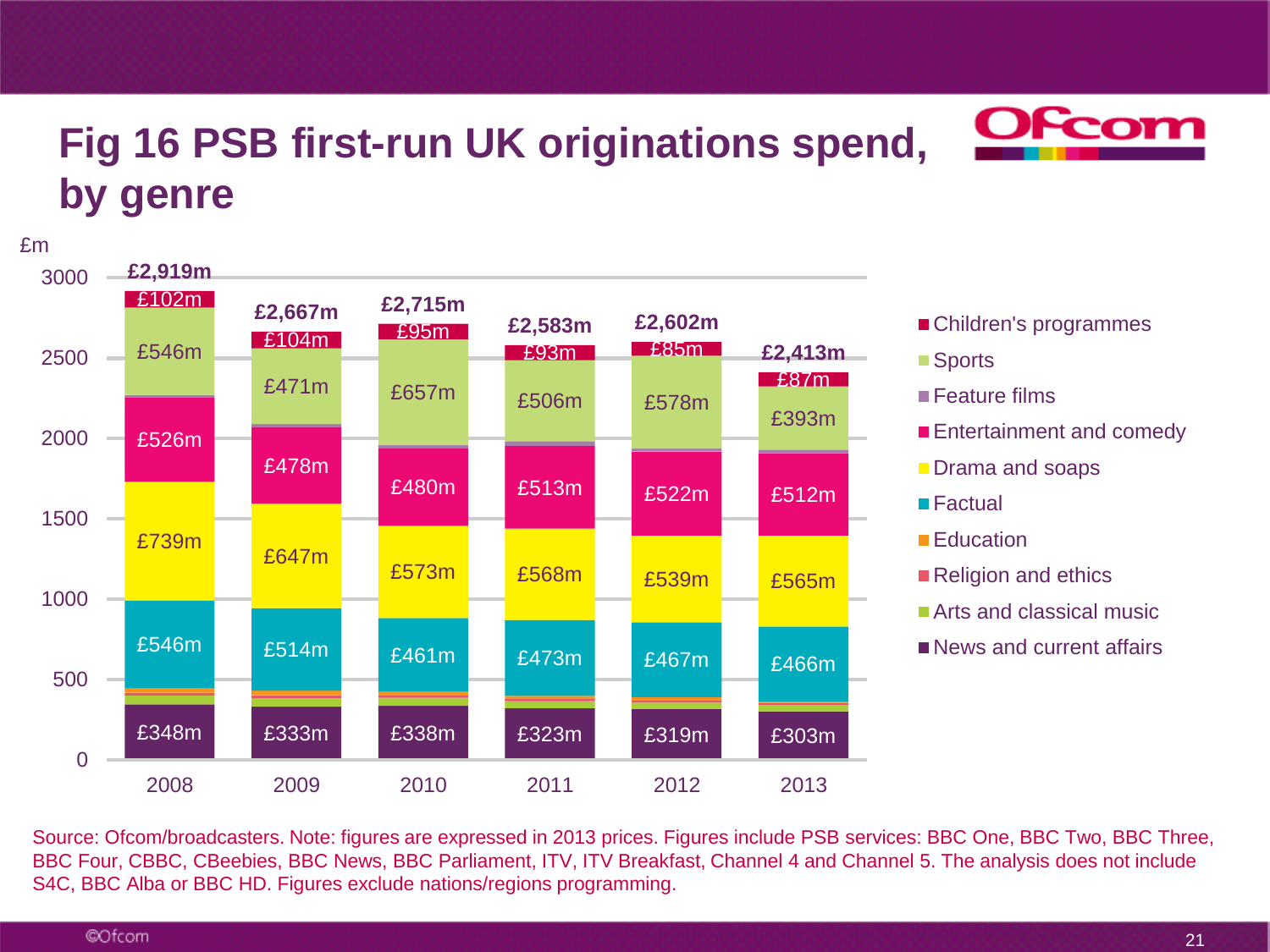### **Fig 17: Relative share of spend on first-run originated content by genre, in-house vs. independent producers: 2008 and 2013**





Internal External

Source: Ofcom/broadcasters. Note: Includes spend by the five main PSBs and BBC portfolio channels on first-run originated content broadcast all day, and excludes regional output.

**£55**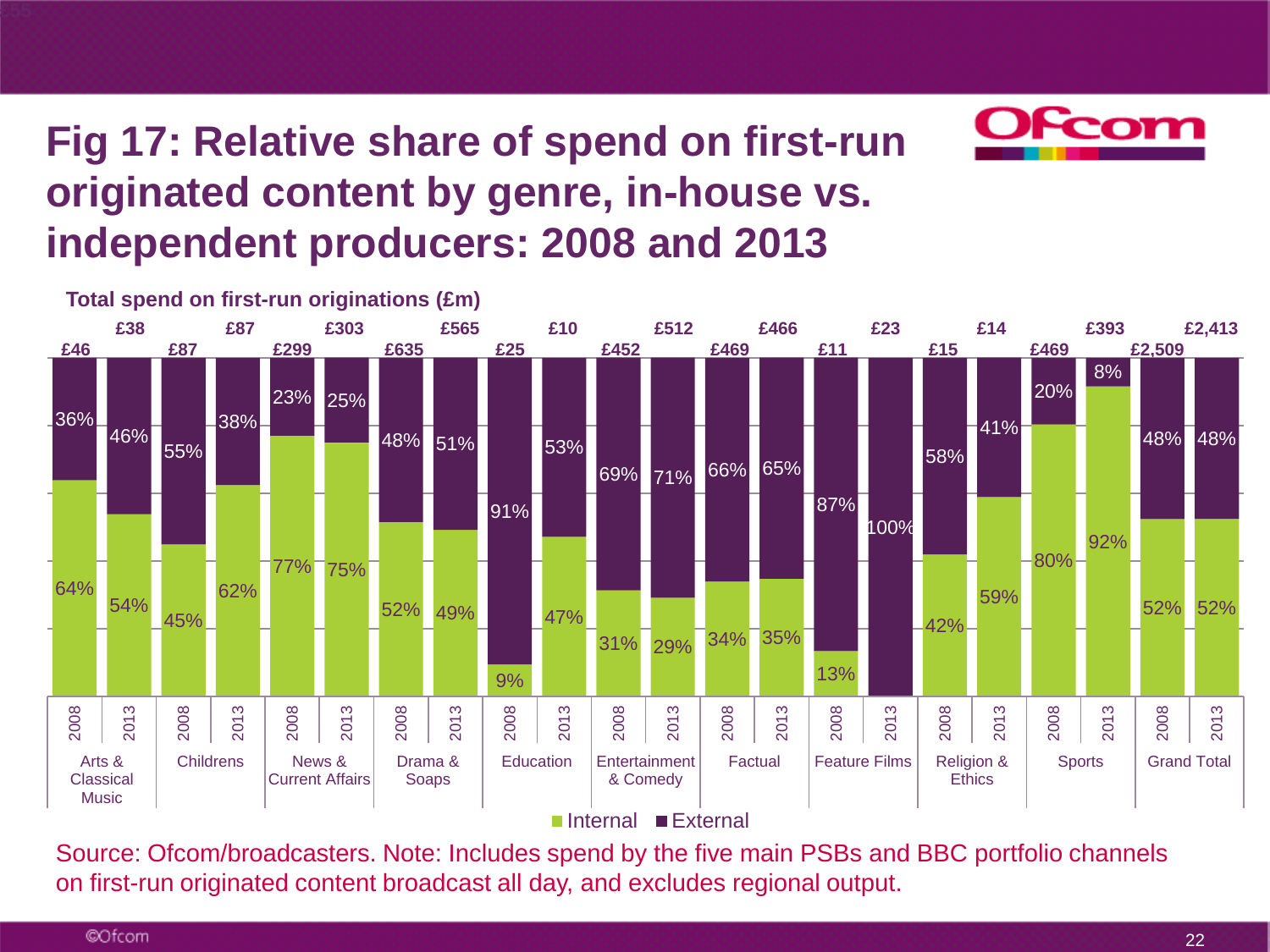# **Fig 18 PSB first-run UK-originated television programming: ratio of spend to revenue**



Source: Broadcasters and Ofcom estimates drawing on data from the BBC's Annual Reports and Accounts. Spend is all day, all genres. It includes all spending on networked output by the BBC, ITV, Channel 4 and Channel 5. It also includes BBC, stv, ITV and UTV spending on programmes for viewers in the nations and regions and the BBC's spend on programmes for S4C and BBC Alba. BBC TV income is based on Ofcom estimates of total licence fee revenue that is spent on TV-related services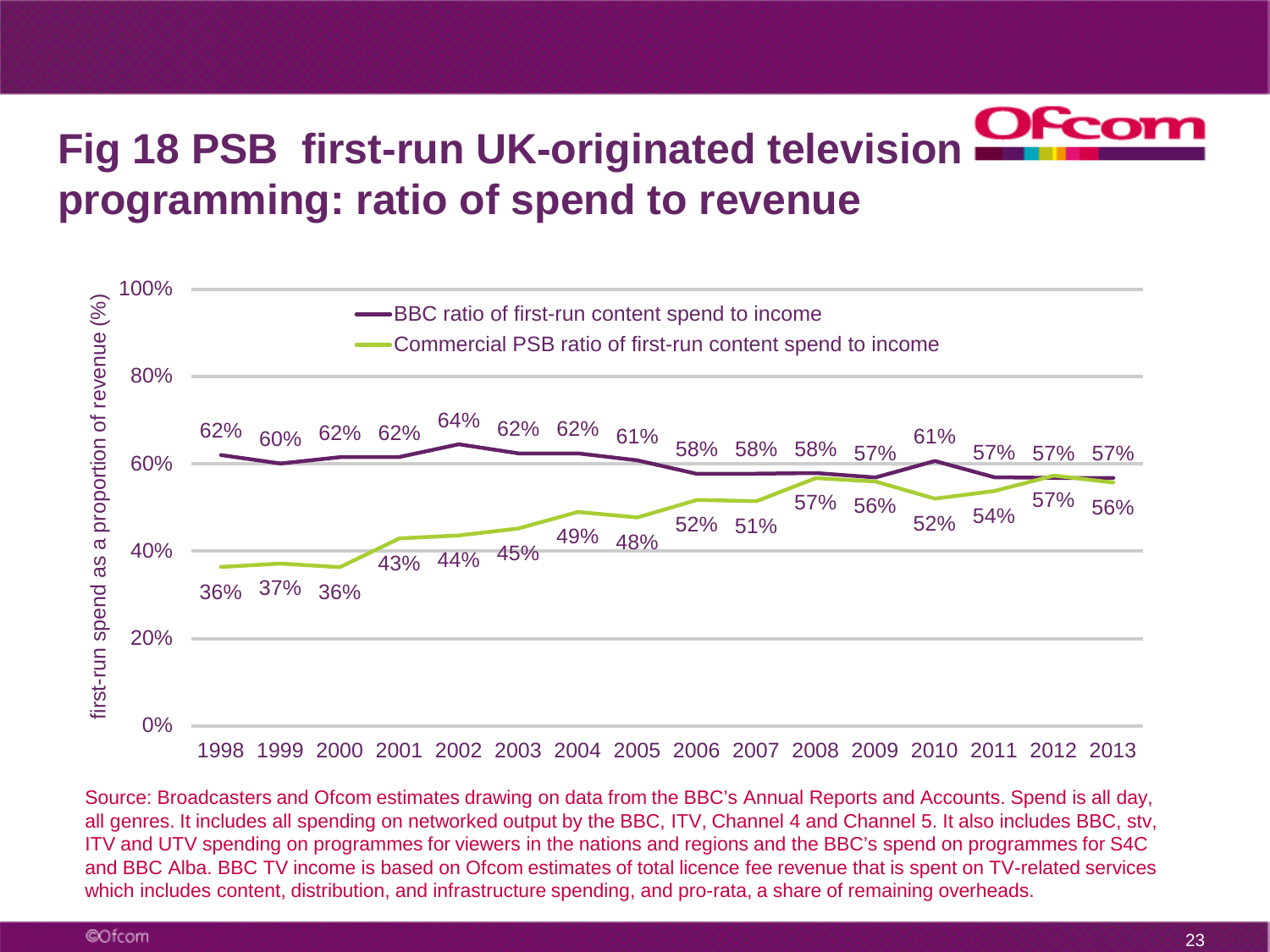### **Fig 19: Spend on first run commissions by PSB channels, 2008 to 2013; nominal figures.**



#### Investment (£m)



#### Source: Ofcom / Broadcasters

Note: Figures expressed in nominal terms. First-run network commissions including news and sports rights. BBC portfolio channels included in the chart: BBC Three, BBC Four, CBBC, CBeebies. ITV excludes ITV Breakfast.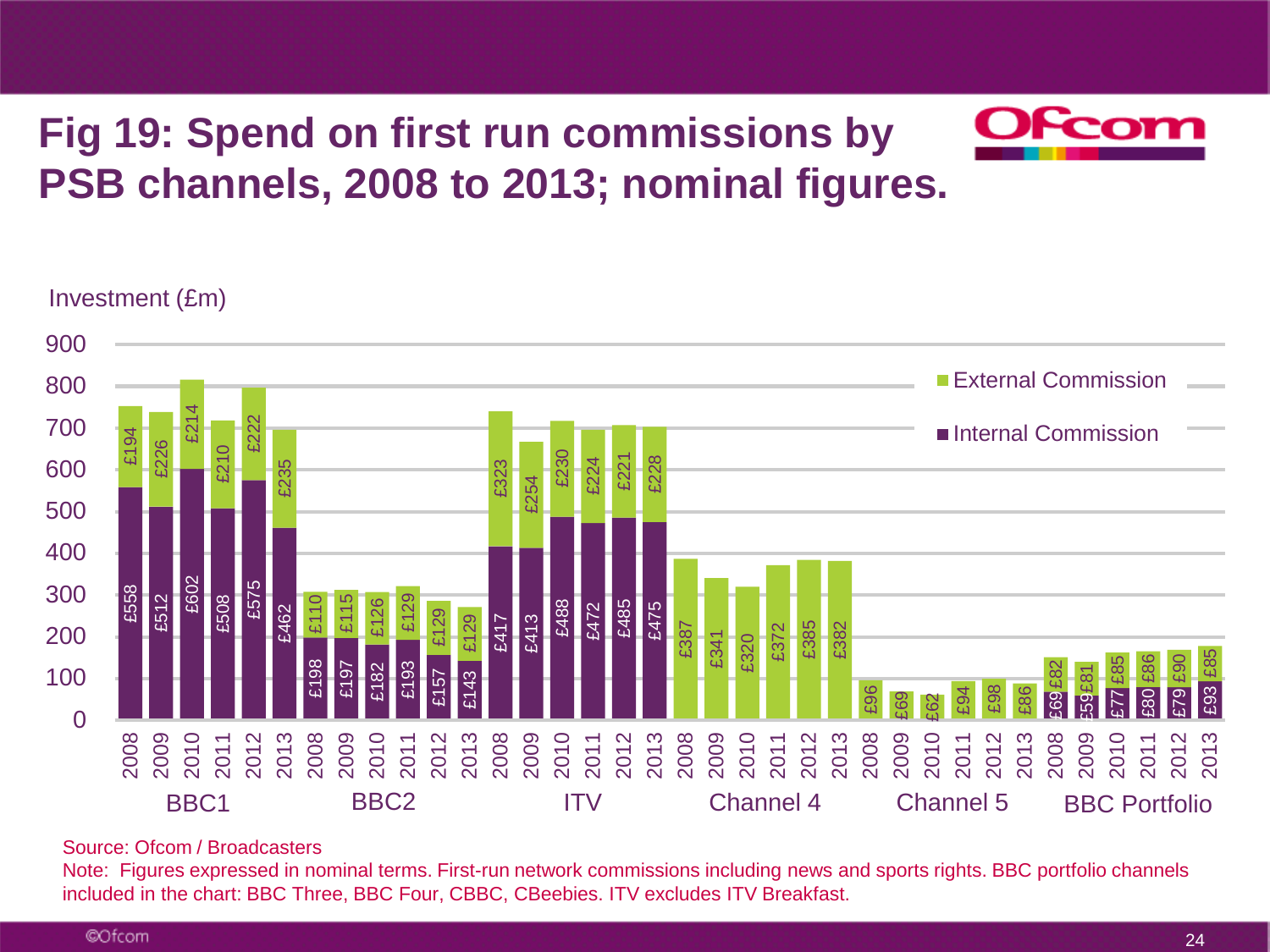

#### **PSB hours**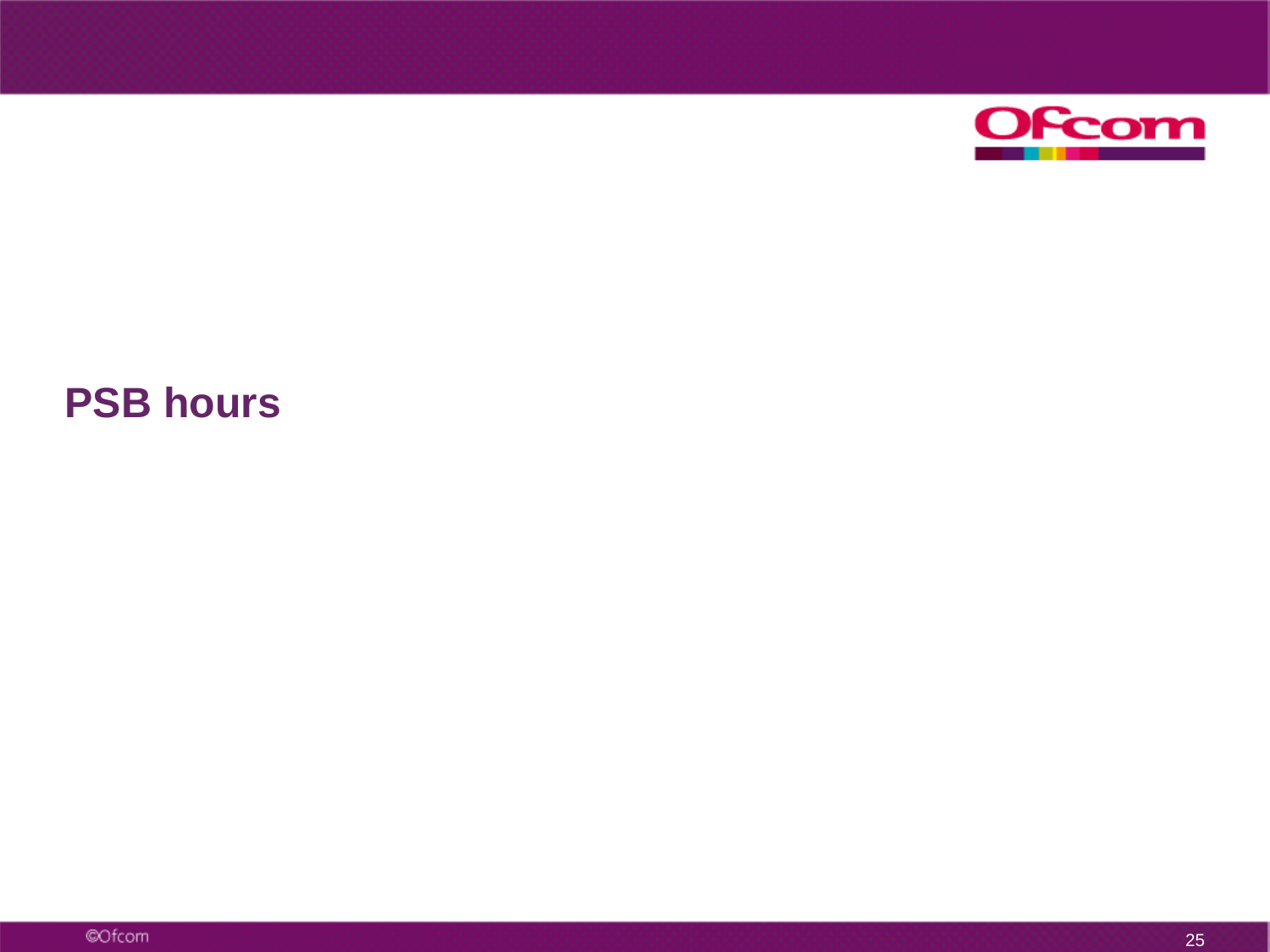

#### **Fig 20 PSB hours of first-run UK network originations**



Source: Ofcom/broadcasters. BBC figures include BBC One, BBC Two, BBC Three, BBC Four, CBBC, CBeebies, BBC News, BBC Parliament. The analysis does not include S4C, BBC Alba or BBC HD. Figures exclude nations/regions programming. Output hours are based on slot times.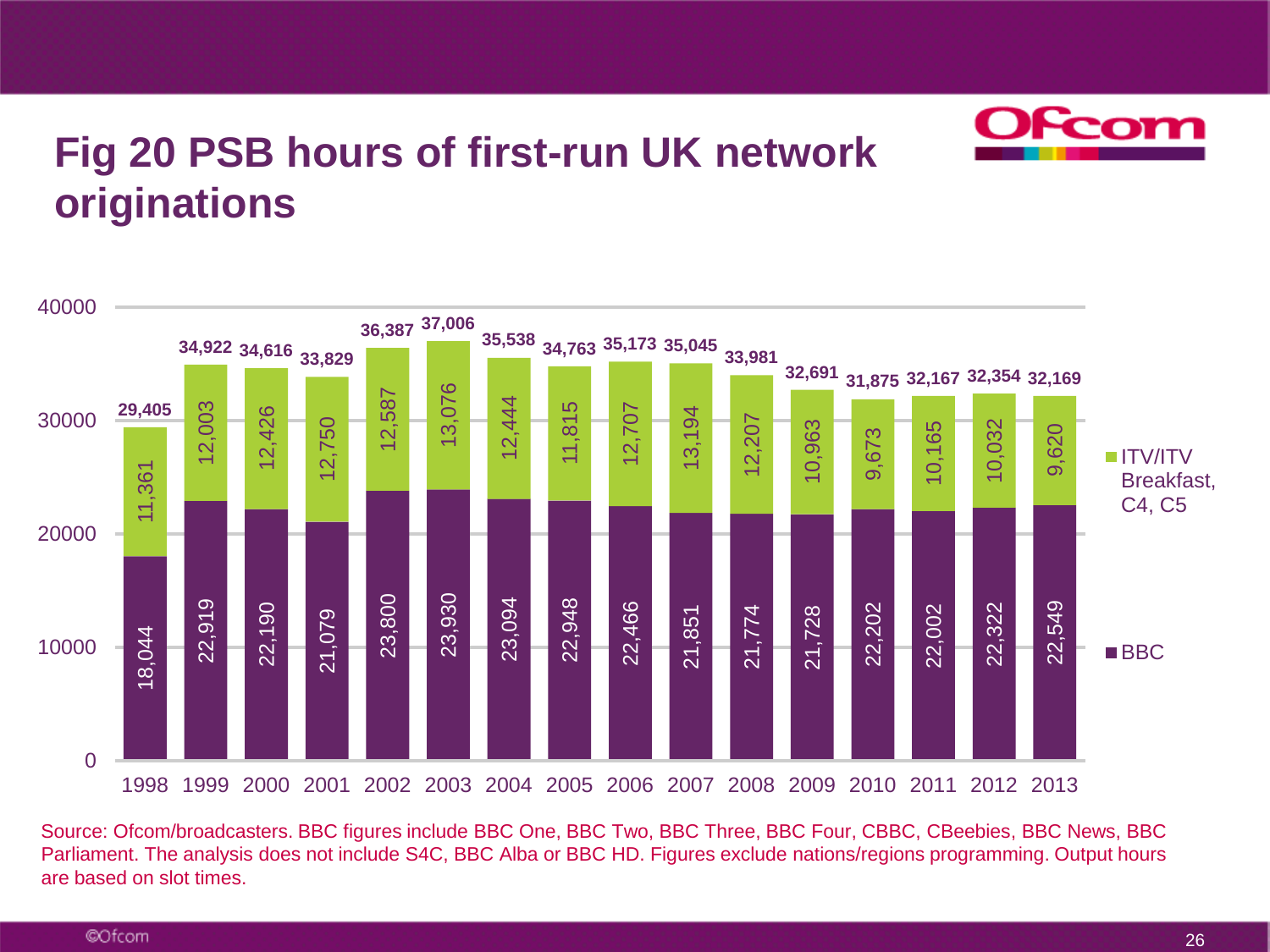#### **Fig 21 PSB hours – first-run and all hours, by channel**



|                          |       |       |       | All hours of output       |         |                 |                   |       | Hours of first-run originated output |       | <b>First run hours</b><br>as a % of all<br>output |                 |           |               |     |             |     |
|--------------------------|-------|-------|-------|---------------------------|---------|-----------------|-------------------|-------|--------------------------------------|-------|---------------------------------------------------|-----------------|-----------|---------------|-----|-------------|-----|
|                          | 2008  | 2012  | 2013  | Change (hours) Change (%) |         | 2008            | $\overline{2012}$ | 2013  | Change (hours) Change (%)            |       | 2008 2012 2013                                    |                 |           |               |     |             |     |
|                          |       |       |       | 5 <sub>yr</sub>           | 1 vr    | 5 <sub>yr</sub> | 1 yr              |       |                                      |       | 5 <sub>yr</sub>                                   | 1 <sub>vr</sub> | $5 \, yr$ | 1 yr          |     |             |     |
| <b>BBC</b> One           | 8483  | 8459  | 8537  | 54                        | 78      | 1%              | 1%                | 5261  | 5561                                 | 6440  | 1179                                              | 879             | 22%       | 16%           |     | 62% 66%     | 75% |
| <b>BBC Two</b>           | 8417  | 8280  | 7722  | $-695$                    | $-558$  | $-8%$           | $-7%$             | 3665  | 3457                                 | 2800  | $-865$                                            | $-657$          |           | $-24\% -19\%$ |     | 44% 42%     | 36% |
| <b>BBC Portfolio</b>     | 33069 | 33362 | 32705 | $-364$                    | $-657$  | $-1%$           | $-2%$             | 12848 | 13304                                | 13309 | 461                                               | 5               | 4%        | 0%            | 39% | 40%         | 41% |
| <b>BBC Total</b>         | 49969 | 50101 |       | 48964 -1005               | $-1137$ | $-2%$           | $-2%$             | 21774 | 22322                                | 22549 | 775                                               | 227             | 4%        | 1%            |     | 44% 45%     | 46% |
| <b>ITV/ITV Breakfast</b> | 8324  | 8479  | 8500  | 176                       | 21      | 2%              | 0%                | 5404  | 5133                                 | 5108  | $-296$                                            | $-25$           | $-5%$     | 0%            |     | 65% 61% 60% |     |
| Channel 4                | 8783  | 8784  | 8760  | $-23$                     | $-24$   | 0%              | 0%                | 3194  | 3305                                 | 2941  | $-253$                                            | $-364$          | $-8%$     | $-11%$        |     | 36% 38%     | 34% |
| Channel 5                | 8785  | 8783  | 8764  | $-21$                     | $-19$   | 0%              | 0%                | 3609  | 1594                                 | 1571  | $-2038$                                           | $-23$           | $-56%$    | $-1\%$        | 41% | 18%         | 18% |
| <b>Commercial Total</b>  | 25892 | 26046 | 26024 | 132                       | $-22$   | 1%              | 0%                | 12207 | 10032                                | 9620  | $-2587$                                           | $-412$          | $-21%$    | $-4%$         | 47% | 39%         | 37% |
| <b>Grand Total</b>       | 75861 | 76147 | 74988 | $-873$                    | $-1159$ | $-1%$           | $-2%$             | 33981 | 32354                                | 32169 | $-1812$                                           | $-185$          | $-5%$     | $-1%$         | 45% | 42%         | 43% |

Source: Ofcom/broadcasters. BBC portfolio includes BBC Three, BBC Four, CBBC, CBeebies, BBC News, BBC Parliament. The analysis does not include S4C, BBC Alba or BBC HD. Figures exclude nations/regions programming. Output hours are based on slot times.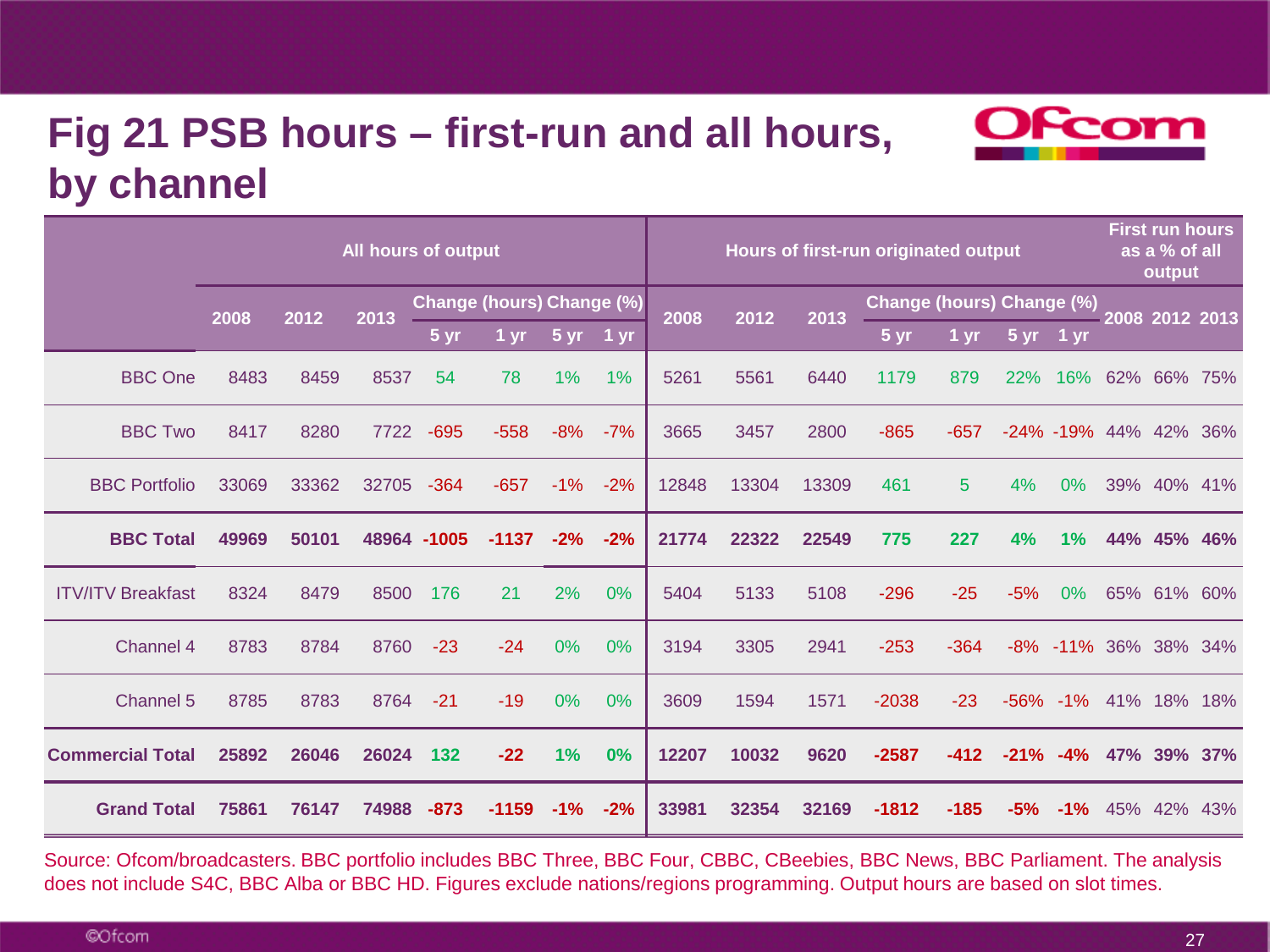

#### **Fig 22 PSB first-run UK origination hours, by genre**



- Children's programmes
- Sports
- Feature films
- **Entertainment and comedy**
- **Drama and soaps**
- Factual
- **Education**
- Religion and ethics
- **Arts and classical music**
- News and current affairs

Source: Ofcom/broadcasters. Figures include PSB services: BBC One, BBC Two, BBC Three, BBC Four, CBBC, CBeebies, BBC News, BBC Parliament, ITV, ITV Breakfast, Channel 4 and Channel 5. The analysis does not include S4C, BBC Alba or BBC HD. Figures exclude nations/regions programming. Output hours are based on slot times.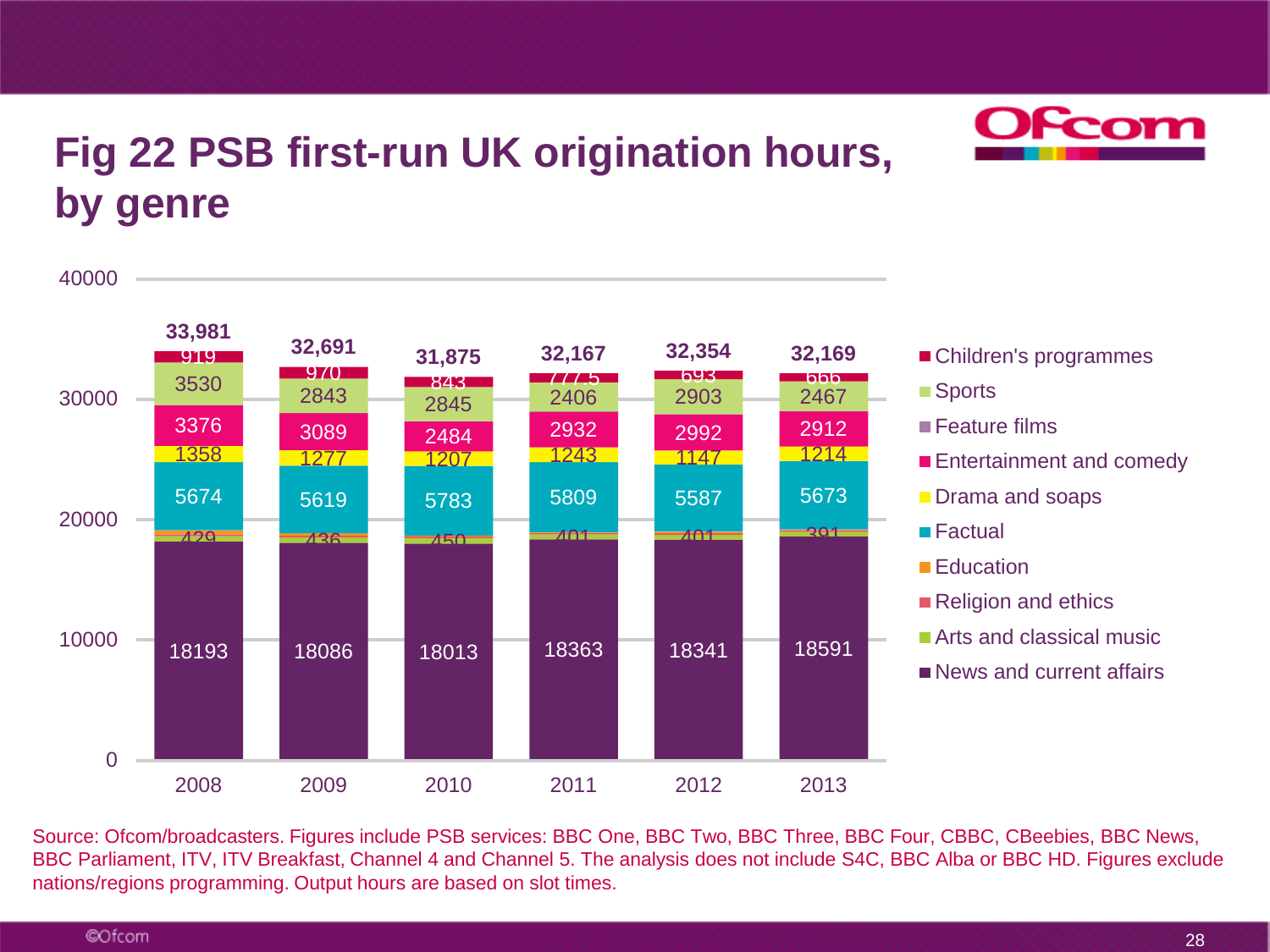### **Fig 23 PSB hours, first-run and all hours, by genre**



Source: Ofcom/broadcasters. The analysis does not include S4C, BBC Alba or BBC HD. Figures exclude nations/regions programming. Output hours are based on slot times.

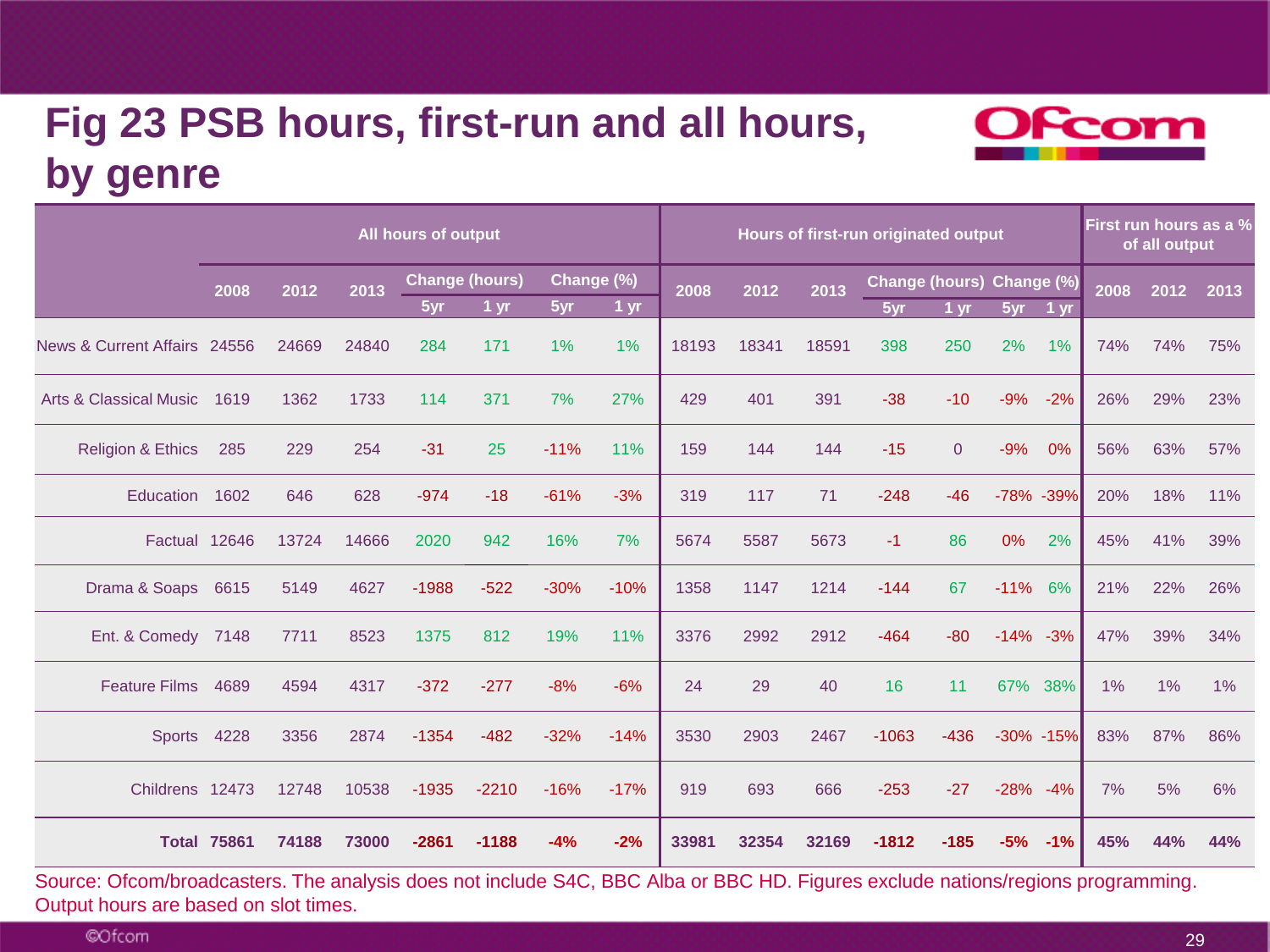

#### **The commercial PSB portfolio channels and sample from the multichannel sector – spend and hours**

#### **In the following analysis, a sample of the multichannel broadcasters (chosen based on their collective audience share in the UK) provided output and spend data for the following channels:**

**Sky:** Challenge, Pick, Sky 1, Sky 2, Sky Arts 1, Sky Arts 2, Sky Atlantic, Sky Box Office, Sky Living, Sky Livingit, Sky Movies Action, Sky Movies Comedy, Sky Movies Disney, Sky Movies Drama & R, Sky Movies Family, Sky Movies Greats, Sky Movies Premier, Sky Movies Sci-Fi/Horror, Sky Movies Select, Sky Movies Showcase, Sky Movies Thriller, Sky News, Sky Sports, Sky Sports 2, Sky Sports 3, Sky Sports 4, Sky Sports F1 and Sky Sports News.

**Viacom:** MTV, MTV Base, MTV Classic, MTV Dance, MTV Hits, MTV Live HD, MTV Live HD Euro, MTV Music, MTV Music 24, MTV ROCKS, VH1, VIVA, Comedy Central, Comedy Central Extra, Nick Jr. (UK), Nick Jr. 2, Nickelodeon and Nicktoons.

**UKTV:** Alibi, Blighty, Dave, Eden, Good Food, Home, Really, UKTV Gold, Watch and Yesterday

**BT: BT Sport 1 and BT Sport 2** 

**Discovery:** Animal Planet (UK), Disc Science (UK), Disc Travel & Living, Discovery History UK, Discovery Home and H, Discovery Real Time, Discovery Shed, Discovery Turbo, Discovery Channel (UK), DMAX, Investigation Discovery, Quest, Quest 2 and TLC (UK)

**AETN:** Crime & Investigation, Bio, History and Lifetime.

**Turner:** Boomerang UK, Cartoon Network Too, Cartoon Network UK and Cartoonito.

**Disney:** Disney Channel, Disney Junior, Disney Junior + and Disney XD.

**CSC:** Kix!, POP, Pop girl and Tiny Pop.

**Baby Network:** Baby TV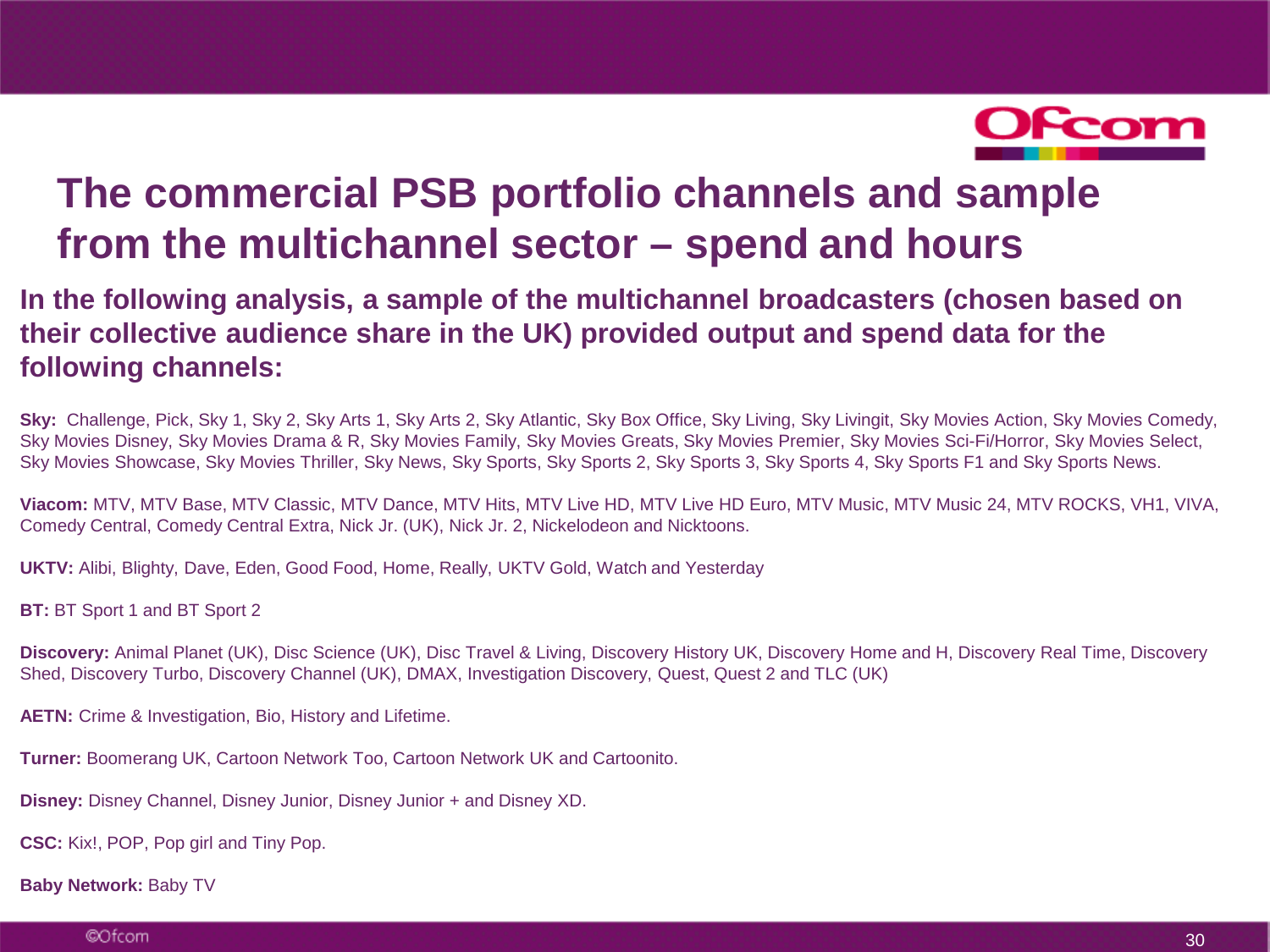### **Figure 24: First-run UK originations spend by the commercial PSB portfolio channels and sample from the multichannel sector combined**



Source: Ofcom Note: figures are expressed in 2013 prices. The commercial PSB portfolio channels are CITV, ITV2, ITV3, ITV4, 4Seven, E4, Flim4, More4, 5USA and 5\*. The multichannel sector sample consists of returns from Sky, Viacom, UKTV, BT, Discovery, AETN, Turner, Disney, CSC and Baby TV and were chosen based on their collective audience share in the UK.

Sport figures include broadcaster spend on both production and rights acquisition.

©Ofcom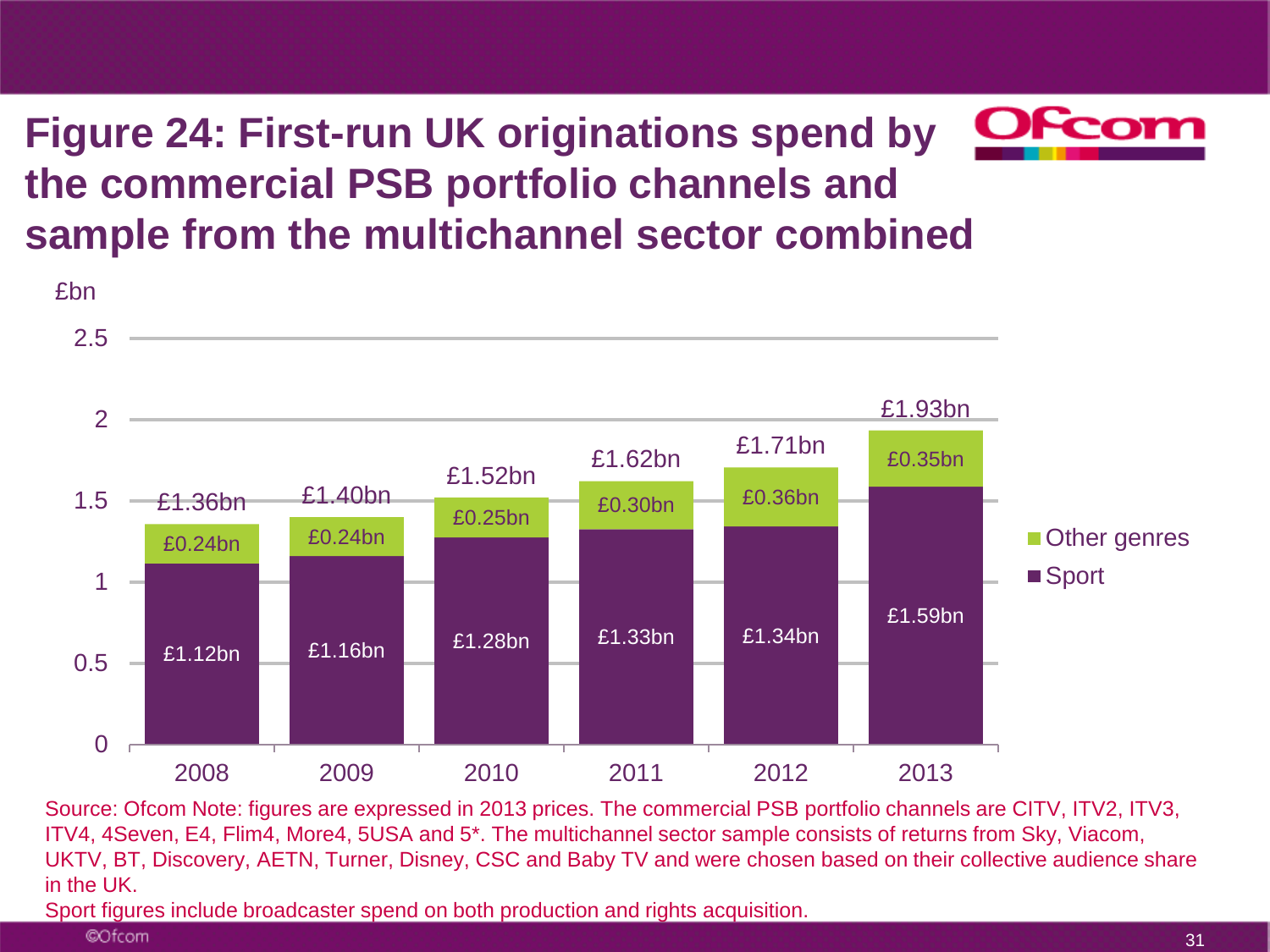## **Fig 25: Third party contribution to first-run UK originations; commercial PSB portfolio channels and sample from the multichannel sector combined**



Source Ofcom. Note: figures are expressed in 2013 prices. The commercial PSB portfolio channels are CITV, ITV2, ITV3, ITV4, 4Seven, E4, Flim4, More4, 5USA and 5\*. The multichannel sector consists of returns from Sky, Viacom, UKTV, BT, Discovery, AETN, Turner, Disney, CSC and Baby TV and were chosen based on their collective audience share in the UK.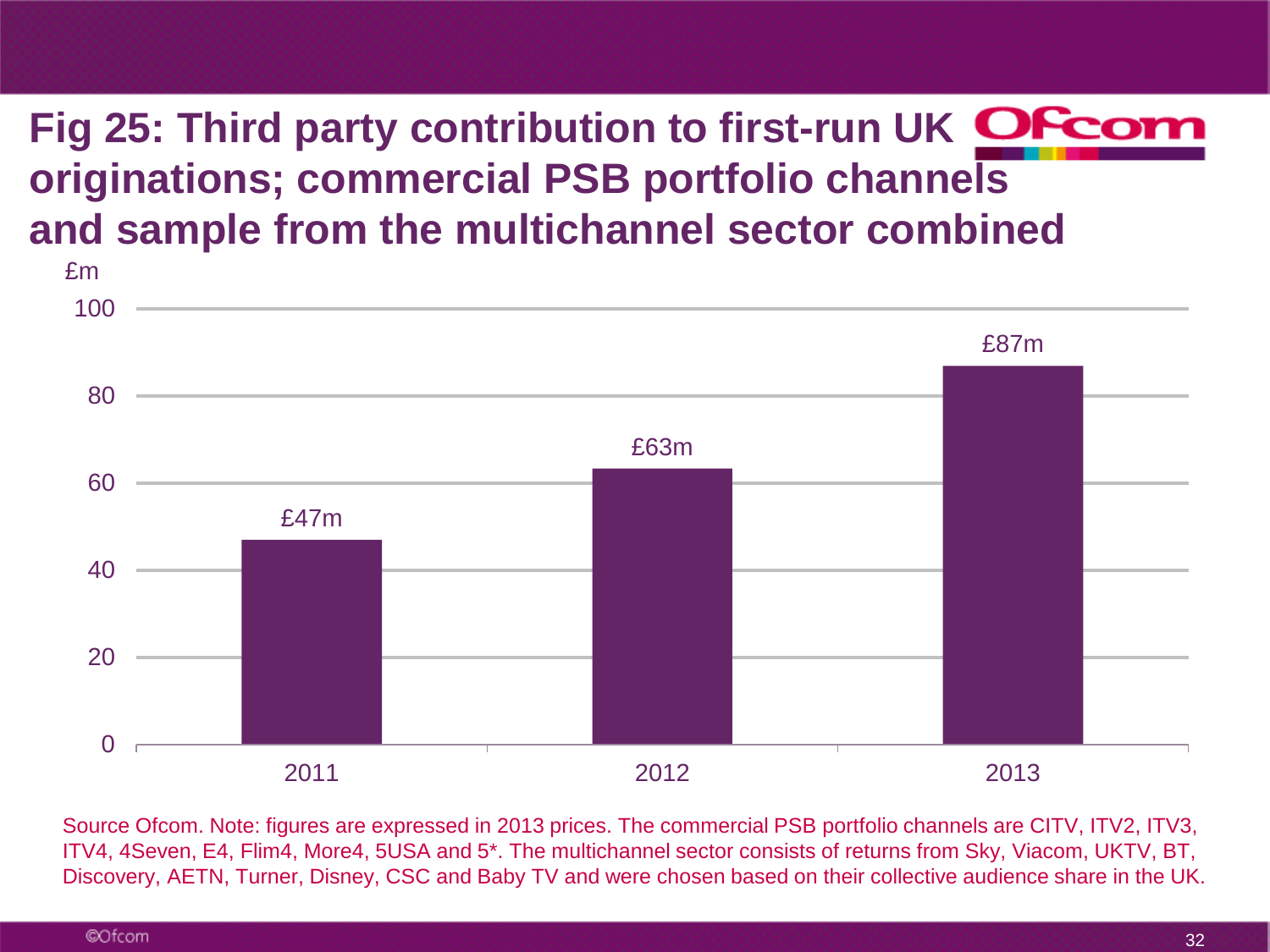# **Fig 26: Commercial PSB portfolio first-run UK originated hours, by genre**



Source: Ofcom. Note: Commercial PSB portfolio channels are CITV, ITV2, ITV3, ITV4, 4Seven, E4, Flim4, More4, 5USA and 5\*. Output hours are based on running time.